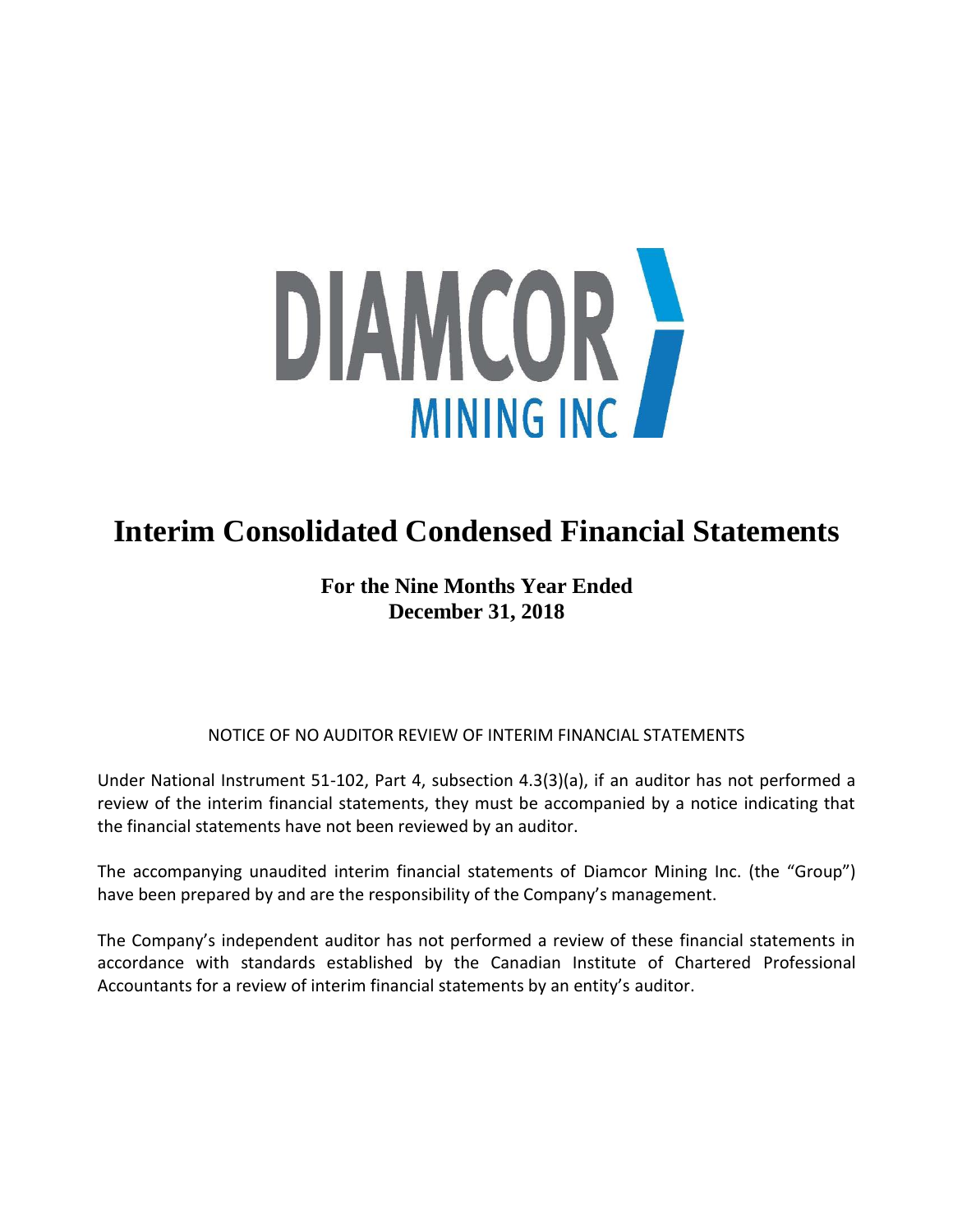## **Diamcor Mining Inc. Consolidated Statements Of Financial Position**

| As at:                                      | December 31<br>2018<br>unaudited |                |    | March 31<br>2018<br>audited |  |
|---------------------------------------------|----------------------------------|----------------|----|-----------------------------|--|
| <b>ASSETS</b>                               |                                  |                |    |                             |  |
| <b>CURRENT</b>                              |                                  |                |    |                             |  |
| Cash and cash equivalents                   | \$                               | 229,258        | \$ | 520,312                     |  |
| Accounts receivable                         |                                  | 942,546        |    | 604,419                     |  |
| Inventory (Note 2.3)                        |                                  | 365,583        |    | 196,096                     |  |
| Prepaids                                    |                                  | 65,448         |    | 31,685                      |  |
|                                             |                                  | 1,602,835      |    | 1,352,512                   |  |
| <b>NON CURRENT</b>                          |                                  |                |    |                             |  |
| Restricted cash (Note 14)                   |                                  | 741,783        |    | 851,564                     |  |
| Property, plant and equipment (Note 3)      |                                  | 7,203,239      |    | 9,178,447                   |  |
| <b>Total assets</b>                         |                                  | \$9,547,857    | \$ | 11,382,523                  |  |
|                                             |                                  |                |    |                             |  |
| <b>LIABILITIES</b>                          |                                  |                |    |                             |  |
| <b>CURRENT</b>                              |                                  |                |    |                             |  |
| Accounts payable (Note 13)                  | \$                               | 1,019,306      | \$ | 1,954,186                   |  |
| Share purchase deposits                     |                                  |                |    | 500,000                     |  |
| Current portion of long-term debt (Note 4)  |                                  | 3,969,656      |    | 3,197,686                   |  |
|                                             |                                  | 4,988,962      |    | 5,651,872                   |  |
| <b>NON CURRENT</b>                          |                                  |                |    |                             |  |
| Deferred tax liablity                       |                                  | 506,887        |    | 581,904                     |  |
| Long-Term Debt (Note 4)                     |                                  |                |    | 512,522                     |  |
| Decommissioning Liability (Note 5)          |                                  | 264,069        |    | 296,084                     |  |
| Due to Nozala Investments (Note 4)          |                                  | 1,640,609      |    | 1,708,779                   |  |
| <b>Total liabilities</b>                    |                                  | 7,400,527      |    | 8,751,161                   |  |
|                                             |                                  |                |    |                             |  |
| <b>EQUITY</b>                               |                                  |                |    |                             |  |
| Share capital (Note 6)                      |                                  | 34,074,691     |    | 31,278,037                  |  |
| Contributed surplus (Note 7)                |                                  | 11,271,309     |    | 10,448,426                  |  |
| Warrants (Note 6)                           |                                  | 2,390,842      |    | 2,789,514                   |  |
| Accumulated other comprehensive loss        |                                  | (4,327,111)    |    | (4,461,901)                 |  |
| Deficit                                     |                                  | (34, 504, 365) |    | (32,611,467)                |  |
| <b>Total equity</b>                         |                                  | 8,905,366      |    | 7,442,609                   |  |
| Non-controlling interests                   |                                  | (6,758,035)    |    | (4,811,247)                 |  |
| Equity attributable to owners of the parent |                                  | 2,147,330      |    | 2,631,362                   |  |
| <b>Total liabilities and equity</b>         | \$                               | 9,547,857      | \$ | 11,382,523                  |  |

## **COMMITMENTS** (Note 12) **SUBSEQUENT EVENTS** (Note 16)

| On behalf of the board |  |
|------------------------|--|
| "Dean Taylor"          |  |
| "Sheldon Nelson"       |  |

Director

Director

The accompanying notes are an integral part of these consolidated financial statements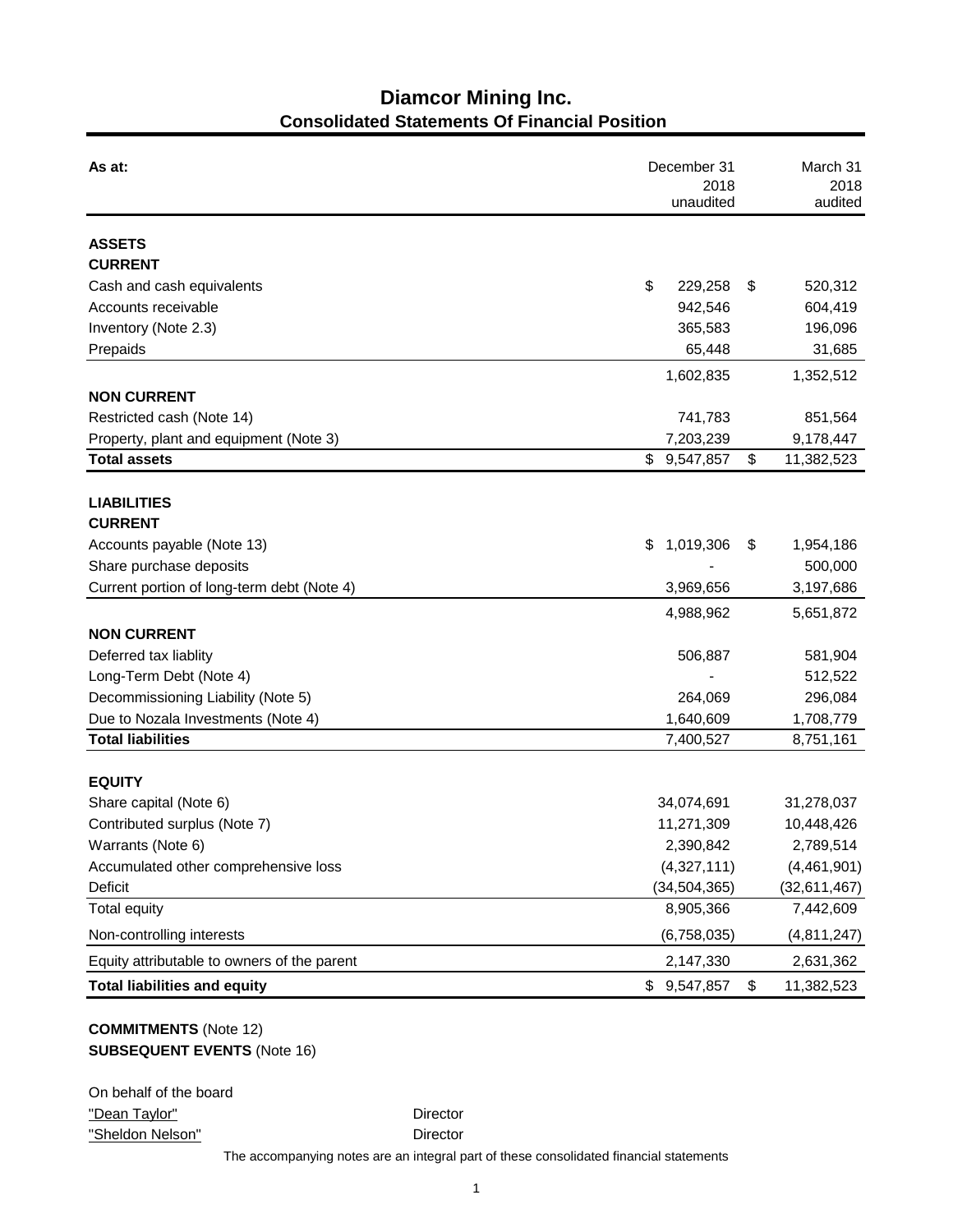| <b>Diamcor Mining Inc.</b>                                    |  |
|---------------------------------------------------------------|--|
| <b>Consolidated Statements of Loss and Comprehensive Loss</b> |  |

|                                                         | For the               | For the                               | For the                | For the           |
|---------------------------------------------------------|-----------------------|---------------------------------------|------------------------|-------------------|
|                                                         |                       | three months ended three months ended | nine months ended      | nine months ended |
|                                                         | December 31, 2018     | December 31, 2017                     | December 31, 2018      | December 31, 2017 |
| <b>SALES</b>                                            | \$<br>1,847,403       | \$<br>1,051,639 \$                    | 3,082,479              | \$<br>5,178,867   |
| <b>OPERATING EXPENSES</b>                               | 1,958,871             | 1,327,353                             | 3,179,014              | \$<br>5,292,910   |
| <b>NET LOSS</b>                                         | \$<br>$(111, 468)$ \$ | $(275, 714)$ \$                       | (96, 535)              | \$<br>(114, 043)  |
| <b>GENERAL AND ADMINISTRATIVE EXPENSES</b>              |                       |                                       |                        |                   |
| Accretion and depreciation (Note 3 and 5)               | 278,105               | 323,067                               | 863,922                | 1,002,742         |
| Consulting fees                                         | 49,200                | 49,285                                | 164,964                | 148,181           |
| Insurance                                               | 19,635                | 19,250                                | 60,172                 | 57,413            |
| Interest and bank charges                               | 140,741               | 128,584                               | 416,650                | 437,516           |
| Office                                                  | 64,811                | 40,004                                | 138,213                | 95,708            |
| <b>Professional fees</b>                                | 22,227                | 41,541                                | 132,981                | 138,349           |
| Promotion and investor relations                        | 17,390                | 30,549                                | 320,659                | 79,042            |
| Salaries and wages                                      | 129,616               | 129,357                               | 413,977                | 468,733           |
| Transfer agent and regulatory fees                      | 4,941                 | 9,081                                 | 47,252                 | 56,494            |
| Travel                                                  | 37,514                | 64,883                                | 140,767                | 179,708           |
|                                                         | 764,180               | 835,601                               | 2,699,557              | 2,663,886         |
| <b>LOSS FROM OPERATIONS</b>                             | \$<br>$(875, 648)$ \$ | $(1, 111, 315)$ \$                    | $(2,796,092)$ \$       | (2,777,929)       |
| <b>OTHER INCOME AND EXPENSES</b>                        |                       |                                       |                        |                   |
| Interest and other Income                               | 13,430                | 14,506                                | 40,377                 | 39,489            |
| loss disposal of assets                                 |                       |                                       |                        | (412)             |
| Foreign exchange                                        | 335                   | (603)                                 | (2,679)                | (9, 440)          |
|                                                         | 13,765                | 13,903                                | 37,698                 | 29,637            |
| <b>NET LOSS FOR THE PERIOD</b>                          | \$<br>$(861, 883)$ \$ | $(1,097,412)$ \$                      | (2,758,394)            | \$<br>(2,748,292) |
| <b>OTHER COMPREHENSIVE GAIN (LOSS)</b>                  |                       |                                       |                        |                   |
| Items to be reclassified subsequently to profit or loss |                       |                                       |                        |                   |
| Foreign currency translation gain (loss)                | \$<br>222,572         | \$<br>703,954                         | \$<br>(946,503)        | \$<br>133,656     |
| TOTAL COMPREHENSIVE LOSS FOR THE PERIOD                 | \$<br>$(639, 311)$ \$ | $(393, 458)$ \$                       | (3,704,897)            | \$<br>(2,614,636) |
|                                                         |                       |                                       |                        |                   |
| Total net loss attributable to:                         |                       |                                       |                        |                   |
| Non-controlling interests                               | \$<br>$(317, 267)$ \$ | $(133, 153)$ \$                       | $(865, 496)$ \$        | (433, 111)        |
| Equity holders of parent                                | (544, 616)            | (964, 259)                            | (1,892,898)            | (2,315,181)       |
|                                                         | \$<br>$(861, 883)$ \$ | $(1,097,412)$ \$                      | $(2,758,394)$ \$       | (2,748,292)       |
| Total comprehensive loss attributable to:               |                       |                                       |                        |                   |
| Non-controlling interests                               | \$<br>$(35,844)$ \$   | 465,139                               | \$<br>$(1,946,790)$ \$ | (274, 160)        |
| Equity holders of parent                                | \$<br>(603, 467)      | \$<br>(858, 597)                      | \$<br>(1,758,107)      | \$<br>(2,340,476) |
|                                                         | \$<br>$(639, 311)$ \$ | (393, 458)                            | \$<br>(3,704,897)      | \$<br>(2,614,636) |
|                                                         |                       |                                       |                        |                   |
| Loss per share - basic and diluted (Note 6)             | \$<br>$(0.01)$ \$     | $(0.02)$ \$                           | $(0.03)$ \$            | (0.04)            |

The accompanying notes are an integral part of these consolidated financial statements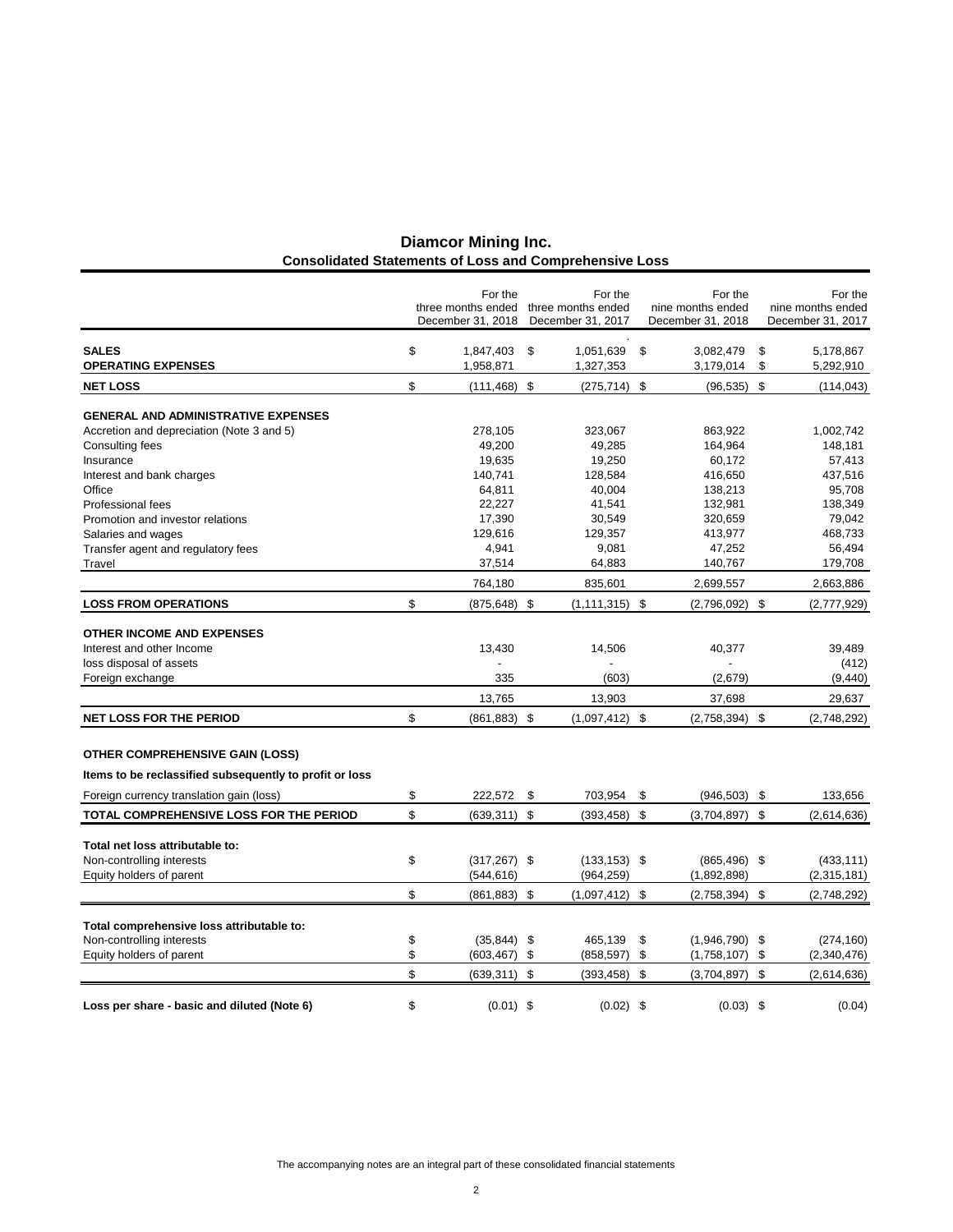|                                                                 | For the                                 | For the                                 | For the                                | For the                                |
|-----------------------------------------------------------------|-----------------------------------------|-----------------------------------------|----------------------------------------|----------------------------------------|
|                                                                 | three months ended<br>December 31, 2018 | three months ended<br>December 31, 2017 | nine months ended<br>December 31, 2018 | nine months ended<br>December 31, 2017 |
|                                                                 |                                         |                                         |                                        |                                        |
| <b>CASH FLOWS FROM OPERATING ACTIVITIES</b>                     |                                         |                                         |                                        |                                        |
| Net (loss) for the period                                       | \$<br>$(861, 883)$ \$                   | $(1,097,412)$ \$                        | $(2,758,394)$ \$                       | (2,748,292)                            |
| Items not affecting cash                                        |                                         |                                         |                                        |                                        |
| Accretion and depreciation (Note 3 and 5)                       | 278,105                                 | 323,067                                 | 863,922                                | 1,002,742                              |
| Foreign exchange                                                | 112,364                                 | 584,873                                 | (695, 930)                             | 140,833                                |
| Change in estimate of decommissioning liability (Note 5)        | (2,614)                                 | (185)                                   | (9,597)                                | 350                                    |
| Loss on sale of property, plant and equipment (Note 3)          | $\blacksquare$                          | $\sim$                                  | $\blacksquare$                         | 412                                    |
| Interest on long-term debt                                      | 140,015                                 | 127,181                                 | 413,542                                | 414,348                                |
| Changes in non-cash working capital                             |                                         |                                         |                                        |                                        |
| Accounts payable                                                | (108, 839)                              | (1,534,077)                             | 934,777                                | (1,031,764)                            |
| Share purchase deposit                                          |                                         |                                         | (500,000)                              |                                        |
| Accounts receivable                                             | (555, 328)                              | 557,553                                 | (402, 623)                             | (51,027)                               |
| Inventory                                                       | 426,374                                 | 213,361                                 | (197, 294)                             | 787,657                                |
| Prepaids                                                        | (35, 634)                               | (10, 231)                               | (34, 140)                              | (10, 328)                              |
| Cash flow used in operating activities                          | (607, 440)                              | (835, 870)                              | (2,385,737)                            | (1,495,069)                            |
| <b>CASH FLOWS FROM INVESTING ACTIVITIES</b>                     |                                         |                                         |                                        |                                        |
| Proceeds on disposal of property, plant and equipment (Note 3)  |                                         |                                         |                                        | 89                                     |
| Property, plant and equipment (Note 3)                          | (14, 187)                               | (35,609)                                | (44.889)                               | (353, 250)                             |
|                                                                 |                                         |                                         |                                        |                                        |
| Cash flow used in investing activities                          | (14, 187)                               | (35,609)                                | (44, 889)                              | (353, 161)                             |
| <b>CASH FLOWS FROM FINANCING ACTIVITIES</b>                     |                                         |                                         |                                        |                                        |
| Repayment of long term debt                                     |                                         |                                         |                                        | (2,314,848)                            |
| Proceeds from issuance of units net of issue costs (Note 6)     |                                         |                                         | 3,220,865                              | 4,122,488                              |
| Cash flow generated by financing activities                     |                                         |                                         | 3,220,865                              | 1,807,640                              |
|                                                                 |                                         |                                         |                                        |                                        |
| Effect of change in exchange rate for cash and cash equivalents | 281,419                                 | 598,299                                 | (1,081,293)                            | 158,951                                |
| Increase (decrease) in cash and cash equivalents                | (340, 208)                              | (273, 180)                              | (291, 054)                             | 118,361                                |
| Cash and cash equivalents - beginning of period                 | 569,466                                 | 656,478                                 | 520,312                                | 264,937                                |
| Cash and cash equivalents - end of period                       | \$<br>229,258                           | \$<br>383,298                           | \$<br>229,258                          | \$<br>383,298                          |

## **Diamcor Mining Inc. Consolidated Statements Of Cash Flows**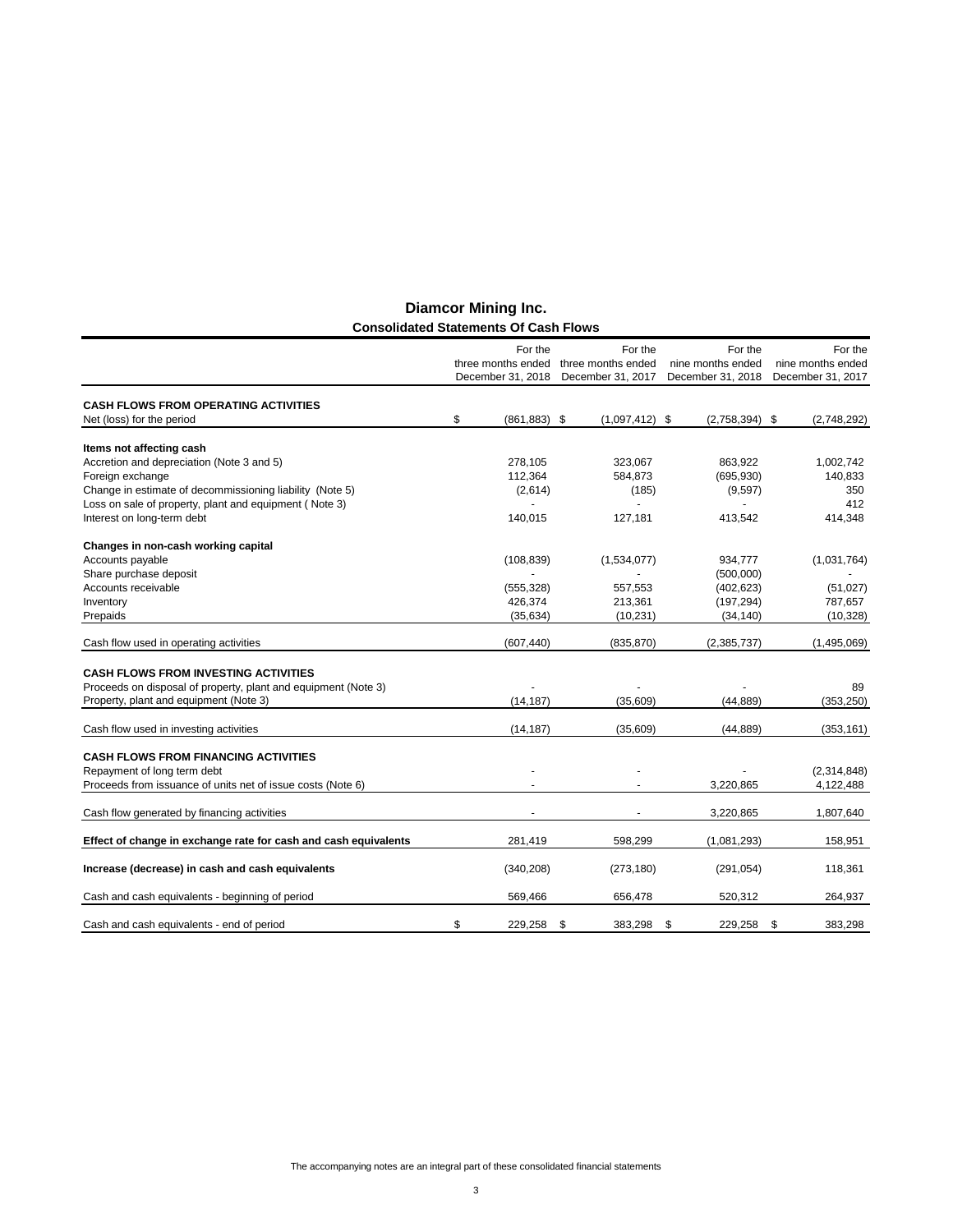## **Consolidated Statement Of Changes In Equity DIAMCOR MINING INC.**

|                                                              | Share Capital | Contributed<br>Surplus | Warrants                                | Accumulated<br>Other<br>Comprehensive<br>Loss | <b>Deficit</b> | Non-controllling<br>Interests | Total<br>Shareholders'<br>Equity |
|--------------------------------------------------------------|---------------|------------------------|-----------------------------------------|-----------------------------------------------|----------------|-------------------------------|----------------------------------|
| Balance - March 31, 2017                                     | 28,088,222    | 8,898,224              | 3,407,043                               | (4,299,330)                                   | (29,576,923)   | (4,008,822)                   | 2,508,414                        |
| Private placement (Note 6)                                   | 3,280,700     |                        | 932,673                                 |                                               |                |                               | 4,213,373                        |
| Share issuance costs (Note 6)<br>Expiry of warrants (Note 6) | (90, 885)     | 1,550,202              | $\overline{\phantom{a}}$<br>(1,550,202) |                                               |                |                               | (90, 885)                        |
| Net loss for the year                                        |               |                        |                                         |                                               | (3,034,544)    | (1,537,053)                   | (4,571,597)                      |
| Foreign exchange                                             |               |                        |                                         | (162, 571)                                    |                | 734,628                       | 572,057                          |
| Balance - March 31, 2018                                     | 31,278,037    | 10,448,426             | 2,789,514                               | (4,461,901)                                   | (32,611,467)   | (4,811,247)                   | 2,631,362                        |
| Private placement (Note 6)                                   | 2,804,982     |                        | 424,211                                 |                                               |                |                               | 3,229,193                        |
| Share issuance costs (Note 6)                                | (8,328)       |                        |                                         |                                               |                |                               | (8,328)                          |
| Expiry of warrants (Note 6)                                  |               | 822,883                | (822, 883)                              |                                               |                |                               |                                  |
| Net loss for the year                                        |               |                        |                                         |                                               | (1,892,898)    | (865, 496)                    | (2,758,394)                      |
| Foreign exchange                                             |               |                        |                                         | 134,790                                       |                | (1,081,292)                   | (946, 503)                       |
| Balance - December 31 2018                                   | 34,074,691    | 11,271,309             | 2,390,842                               | (4,327,111)                                   | (34,504,365)   | (6,758,035)                   | 2,147,330                        |
| Balance Dec 31 2017                                          | 31,204,739    | 9,565,869              | 3,745,369                               | (31,892,104)                                  | (4,324,627)    | (4, 282, 980)                 | 4,016,266                        |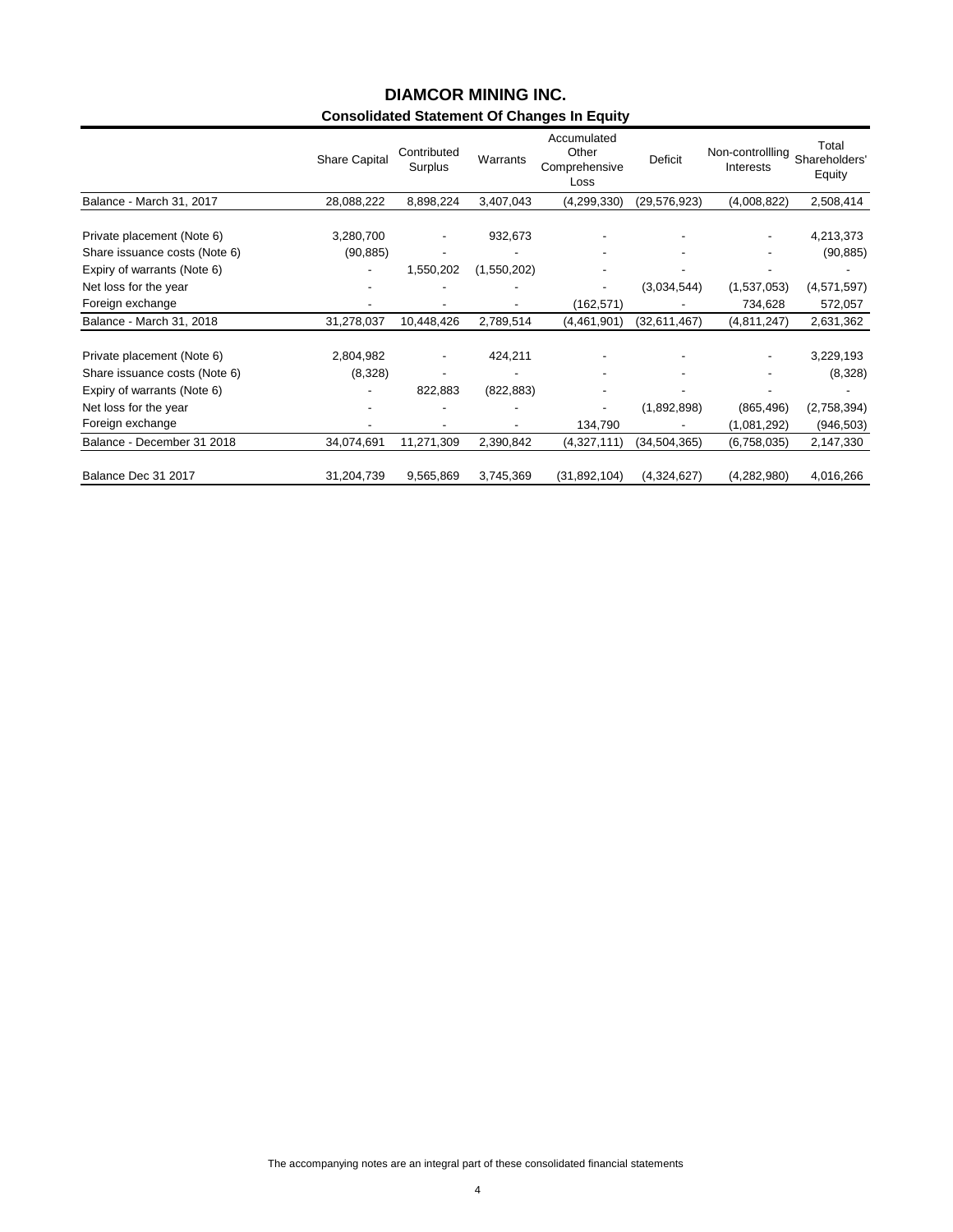## **1. Nature of Operations**

Diamcor Mining Inc. (the "Company") was incorporated under the Company Act of British Columbia, now the Business Corporations Act (British Columbia). Its principal business activity is the identification, acquisition, exploration, evaluation, operation, and advancement of unique diamond-based resource properties with a specific focus on the mining segment of the diamond industry through its subsidiaries, DMI Minerals South Africa (Pty) Ltd., and DMI Diamonds South Africa (Pty) Ltd. (formally Blue Dust 25 (Pty) Ltd), (together the "Group").

These consolidated financial statements were authorized for issuance by the Board of Directors on March 1, 2019. The Company's address is 630, 1620 Dickson Avenue Kelowna, British Columbia VIY 9Y2, Canada.

Management routinely plans future activities including forecasting future cash flows for its internal use. Management has reviewed their plan with the Directors and has collectively formed a judgment that the Group has adequate resources to continue as a going concern for the foreseeable future, which Management and the Directors have defined as being at least the next 12 months. In arriving at this judgment, Management has prepared the cash flow projections of the Group, which incorporates a detailed cash flow modeling through the current fiscal year. Directors have reviewed this information provided by Management and have considered the information in relation to the financing uncertainties in the current economic climate and the financial resources available to the Group. The expected cash flows have been modeled based on anticipated revenue streams with debt funding programmed into the model and reducing over time. Sensitivities have been applied to this model in relation to revenues not achieving anticipated levels. Key assumptions used in the future cash flow amounts are selling price and rough diamonds sold in the period and the assumption that the Group will move to full scale operations after completion of trial mining and bulk sampling

The Directors have considered the: (i) base of investors and debt lenders historically available to the Group; (ii) global capital markets; (iii) sources of Group income; (iv) cash generation and (v) debt amortization levels. Considering the above, Management and Directors are satisfied that the Group has access to adequate resources to continue as a going concern for at least the next 12 months. Factors that may negatively affect the Group's 12-month operating plan include as follows: global trade and tariff disputes, geo-political events and the impact on capital markets, and commodity prices.

For these reasons, they continue to adopt the going concern basis in preparing the consolidated financial statements.

## **Basis of Preparation and Statement of Compliance**

The Interim consolidated condensed financial statements of the Group have been prepared in accordance with International Financial Reporting Standards ("IFRS") as issued by the International Accounting Standards Board ("IASB"). The consolidated financial statements have been prepared on a historical cost basis. The interim consolidated condensed financial statements are presented in Canadian dollars, which is the Group's presentation currency.

These interim consolidated condensed financial statements, including comparatives, have been prepared in accordance with International Accounts Standards ("IAS") 34, "Interim Financial Reporting" using accounting policies consistent with IFRS by the IASB and Interpretations issued by the International Financial Reporting Interpretations Committee ("IFRIC").

## **2.1. Basis of consolidation**

The Interim consolidated condensed financial statements comprise the financial statements of the Group as at December 31, 2018. Subsidiaries are fully consolidated. The financial statements of the subsidiaries are prepared for the same reporting period as the Group, using consistent accounting policies. All intra-group balances, transactions and unrealized gains and losses resulting from intra-group transactions are eliminated in full. Where the ownership of a subsidiary is less than 100%, and therefore a non-controlling interest exists, any losses of that subsidiary are attributed to the non-controlling interest even if that results in a deficit balance.

Details of the Group's subsidiaries as at December 31, 2018 are as follows:

|                                      | <b>Place of</b> |          |                   |                            |
|--------------------------------------|-----------------|----------|-------------------|----------------------------|
| Name                                 | Incorporation   | Interest | <b>Operations</b> | <b>Functional Currency</b> |
| DMI Diamonds South Africa (Pty) Ltd. | South Africa    | 100%     | Active            | South African Rand         |
| DMI Minerals South Africa (Pty) Ltd. | South Africa    | 70%      | Active            | South African Rand         |

DMI Minerals South Africa (Pty) Ltd. is the only entity involved in the incidental recovery of rough diamonds as a result of ongoing commissioning and testing operations. DMI Diamonds South Africa (Pty) Ltd. was incorporated for the purpose of leasing mining and production equipment to DMI Minerals South Africa (Pty) Ltd.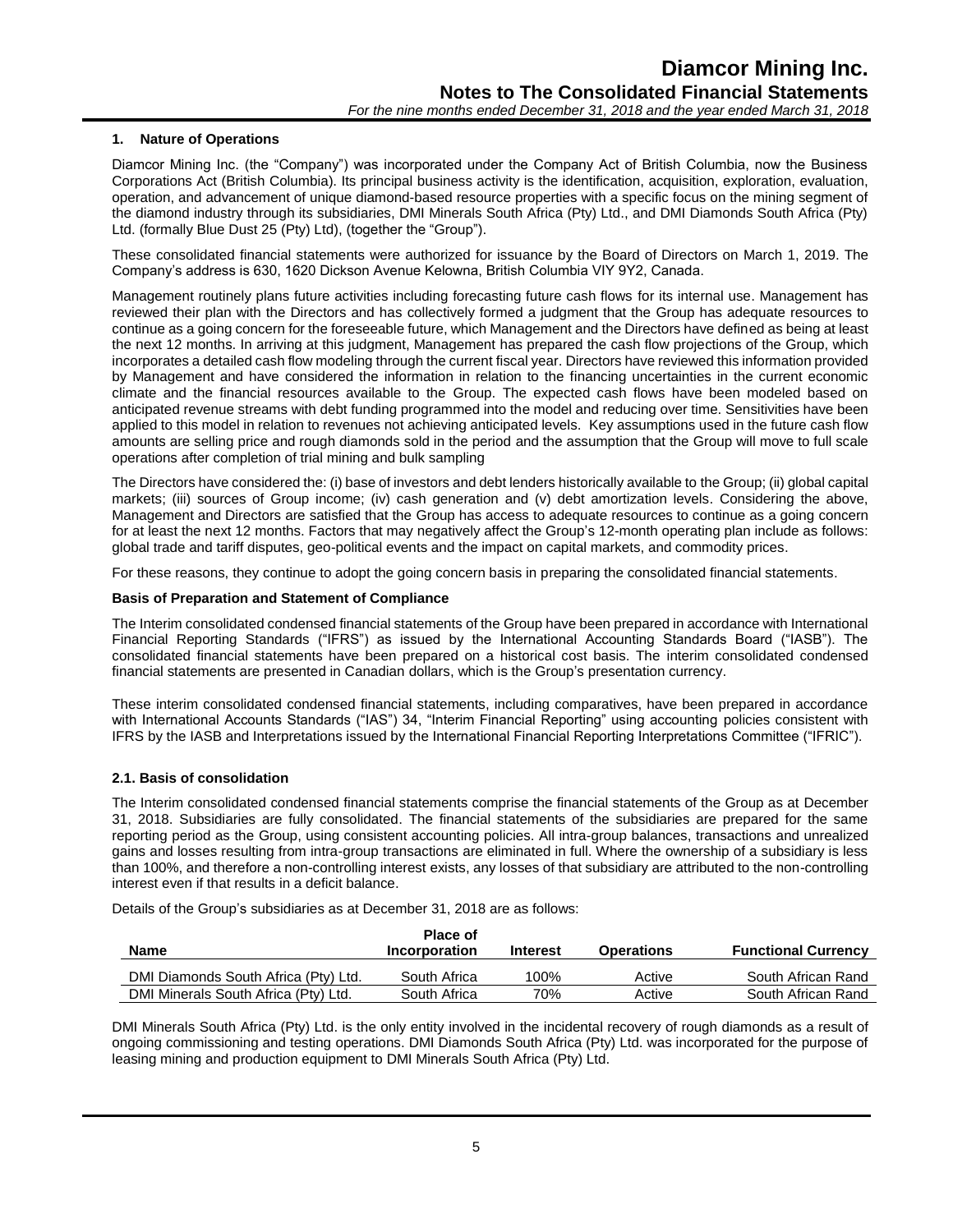## **Diamcor Mining Inc. Notes to The Consolidated Financial Statements**

*For the nine months ended December 31, 2018 and the year ended March 31, 2018*

## **2.2 Significant accounting judgments estimates and assumptions**

The preparation of the Group's interim consolidated condensed financial statements in conformity with IFRS requires management to make judgments, estimates and assumptions that affect the reported amounts of assets, liabilities and contingent liabilities at the date of the consolidated financial statements and reported amounts of revenues and expenses during the reporting period. Estimates and assumptions are continuously evaluated and are based on Management's experience and other factors, including expectations of future events that are believed to be reasonable under the circumstances. However, actual outcomes can differ from these estimates. Information about significant areas of estimation uncertainty considered by Management in preparing the interim consolidated condensed financial statements is described below.

#### *Mine development costs*

Certain direct costs related to the acquisition, advancement and exploration of the mining properties are capitalized until the technical feasibility and commercial viability of the property is determined. Viability of the project is determined using management's assessment of several factors including operational levels, mineral recovery levels, attainment of required mining permits, and other relevant factors. Until technical feasibility and commercial viability is achieved, the Group will continue to follow their significant accounting policy for mine development costs. The timing of commercial viability also has an impact on the going concern assumption. Currently, the Group anticipates an initial decision to move to full scale mining and commercial levels of operations in calendar 2020 after performing an evaluation of certain economic factors. The mine development costs recognized during development are not depreciated until they become available for use, as intended by management.

#### *Mining Property*

Title to mining properties involves certain inherent risks due to the difficulties of determining the validity of certain claims as well as the potential for problems arising from the frequently ambiguous conveyance history characteristic of many mining properties. The Group has diligently investigated rights of ownership of all the mineral concessions in which it has an interest and, to the best of its knowledge, all agreements relating to such ownership rights are in good standing. However, this should not be construed as a guarantee to title. The concessions may be subject to prior claims, agreements or transfers and rights of ownership may be affected by undetected defects.

#### *Reserve and resource estimates*

Diamond reserves are estimates of the amount of diamonds that can be economically extracted from the Group's mining properties. The Group does not currently have any diamond reserves due to the nature and type of the resource. The Group has assigned inferred resources to the project based on information compiled by appropriately qualified persons relating to the geological data on the size, depth and shape of the ore body, and requires complex geological judgments to interpret the data. The estimation of resources is based upon factors such as estimates of foreign exchange rates, commodity prices, future capital requirements, and production costs along with geological assumptions and judgments made in estimating the size and grade of the ore body. Changes in the resource estimates may impact upon the carrying value of mine development cost, mine properties, property, plant and equipment, decommissioning liability, recognition of deferred tax assets, and depreciation charges.

#### *Impairment of non-financial assets*

At each reporting period, the Group assesses each cash generating unit ("CGU") to determine whether any indication of impairment exists. Where an indicator of impairment exists, a formal estimate of the recoverable amount is made, which is the higher of the fair value less costs of disposal and value in use. As at December 31, 2018 and March 31, 2018, there were no indicators of impairment based on the following factors:

- a. The mining rights are not expected to expire in the near term;
- b. The Group is continuing with further advancement and development of the project and acquiring further property, plant and equipment; and
- c. Current information suggests there are significant inferred resources that demonstrate the potential to deliver future economic benefits, although the economic viability of such mineral resources has not yet been assessed.

#### *Recovery of deferred tax assets*

Judgment is required in determining whether deferred tax assets are recognized on the consolidated statement of financial position. Deferred tax assets, including those arising from un-utilized tax losses, require management to assess the likelihood that the Group will generate taxable earnings in future periods, in order to utilize recognized deferred tax assets. Estimates of future taxable income are based on forecast cash flows from operations and the application of existing tax laws in each jurisdiction. To the extent that future cash flows and taxable income differ significantly from estimates, the ability of the Group to realize the net deferred tax assets recorded at the reporting date could be impacted. Additionally, future changes in tax laws in the jurisdictions in which the Group operates could limit the ability of the Group to obtain tax deductions in future periods.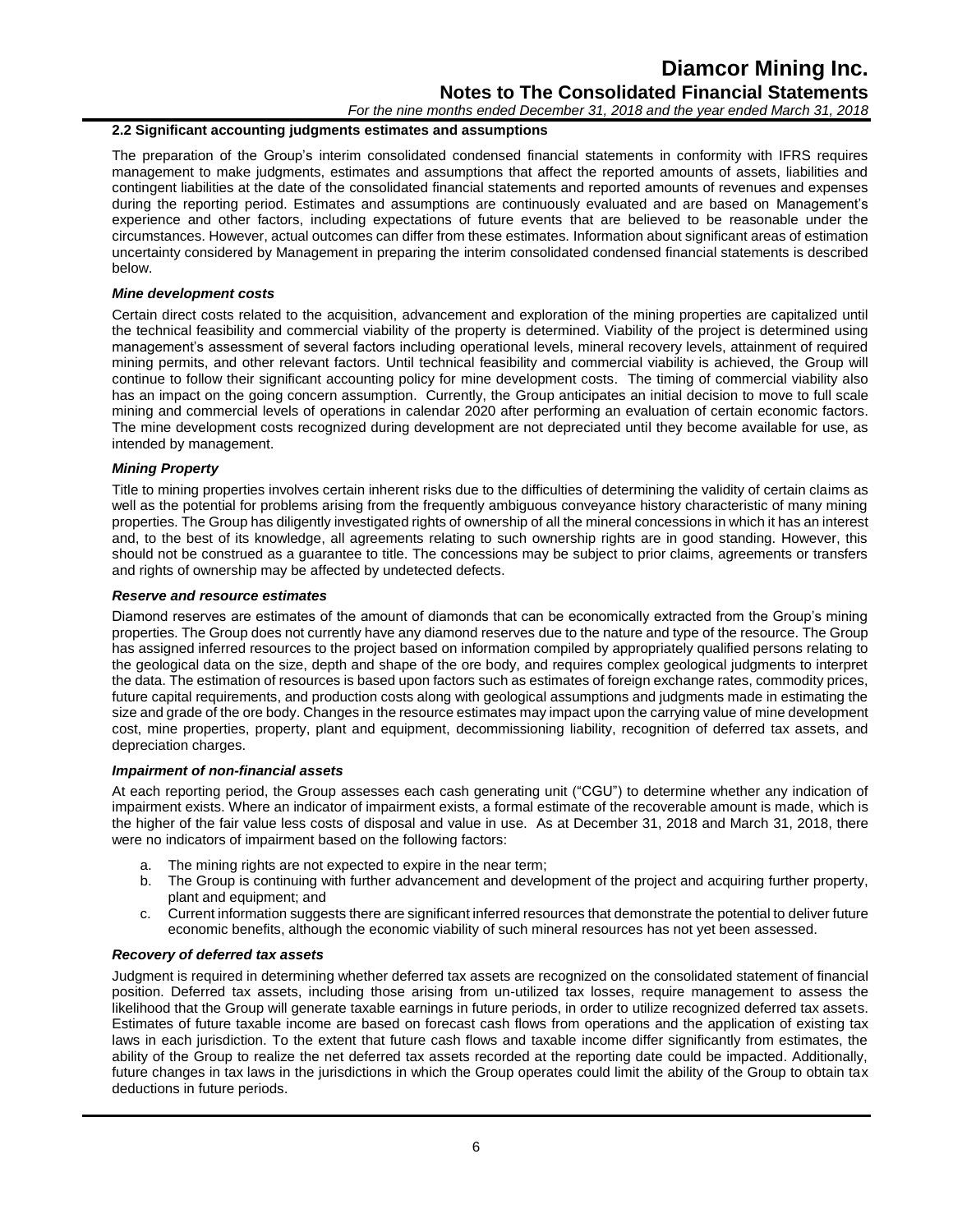## *Provisions*

In the determination of provisions, Management is required to make a significant number of estimates and assumptions with respect to activities that will occur in the future including the ultimate amounts and timing of settlements, inflation factors, risk-free discount rates, and expected changes in legal, regulatory, environmental and political environments. A change in any one of the assumptions could impact estimated future obligations and in return, profit or loss, and in the case of the decommissioning liability, property, plant and equipment balances.

## **Determination of Cash Generating Units (CGU)**

The Group's assets are aggregated into CGUs for calculating impairment. CGUs are based on an assessment of the unit's ability to generate independent cash inflows. The determination of the Group's CGUs was based on management's judgement in regard to shared infrastructure, geographical proximity and similar exposure to market risk and materiality. The Group has 1 CGU at December 31, 2018 (March 31, 2018 – 1 CGU).

## **2.3 Summary of significant accounting policies**

## *Cash and cash equivalents*

Cash and cash equivalents in the consolidated statement of financial position comprise cash at banks and at hand and short-term deposits with an original maturity of three months or less.

## *Inventory*

Rough diamonds are physically measured or estimated and valued at the lower of cost or net realizable value. Net realizable value is the estimated selling price in the ordinary course of business, less estimated costs of selling the final product. Cost is determined by the weighted average method and comprises direct purchase costs and an appropriate portion of fixed and variable overhead costs incurred in converting materials into finished goods. At December 31, 2018, there was \$365,583 (March 31, 2018 - \$196,096) in rough diamond inventory.

## *Mine development costs*

Management has elected to capitalize to mine development costs comprising certain expenditures, namely professional fees, site sampling costs, and mining rights until the commencement of commercial production. All assets included in mine development assets have been transferred to property, plant and equipment. Capitalized expenditures are not depreciated until the assets are ready for their intended use and after sustainable production levels have been achieved.

Impairment is tested in the same way as other non-financial assets. The recorded cost of mineral claims and exploration costs represents costs incurred and are not intended to reflect present or future values. The ultimate recovery of such capitalized costs is dependent upon the discovery and development of economic reserves or the sale of mineral rights. Exploration and evaluation assets are assessed for impairment upon the transfer to property, plant and equipment.

## *Property, plant and equipment*

Items of property, plant and equipment are stated at cost, less accumulated depreciation and accumulated impairment losses. The initial cost of an asset comprises its purchase price or construction cost, any costs directly attributable to bringing the asset into operation, the initial estimate of the decommissioning liability, and for qualifying assets, borrowing costs. The purchase price or construction cost is the aggregate amount paid and the fair value of any other consideration given to acquire the asset. When a mine construction project moves into the production stage, the capitalization of certain mine construction costs ceases, and costs are either regarded as part of the cost of inventory or expensed, except for costs which qualify for capitalization relating to mining asset additions or improvements or mineable reserve development.

Accumulated mine development costs will be depleted on a unit-of-production basis over the economically recoverable reserves of the mine concerned, except in the case of assets whose useful life is shorter than the life of the mine, in which case the straight-line method is applied based on the life of the asset. Rights and concessions are depleted on the unit-ofproduction basis over the total reserves of the relevant area. The unit-of-production rate for the depletion of mine development costs considers expenditures incurred to date, together with sanctioned future development expenditures.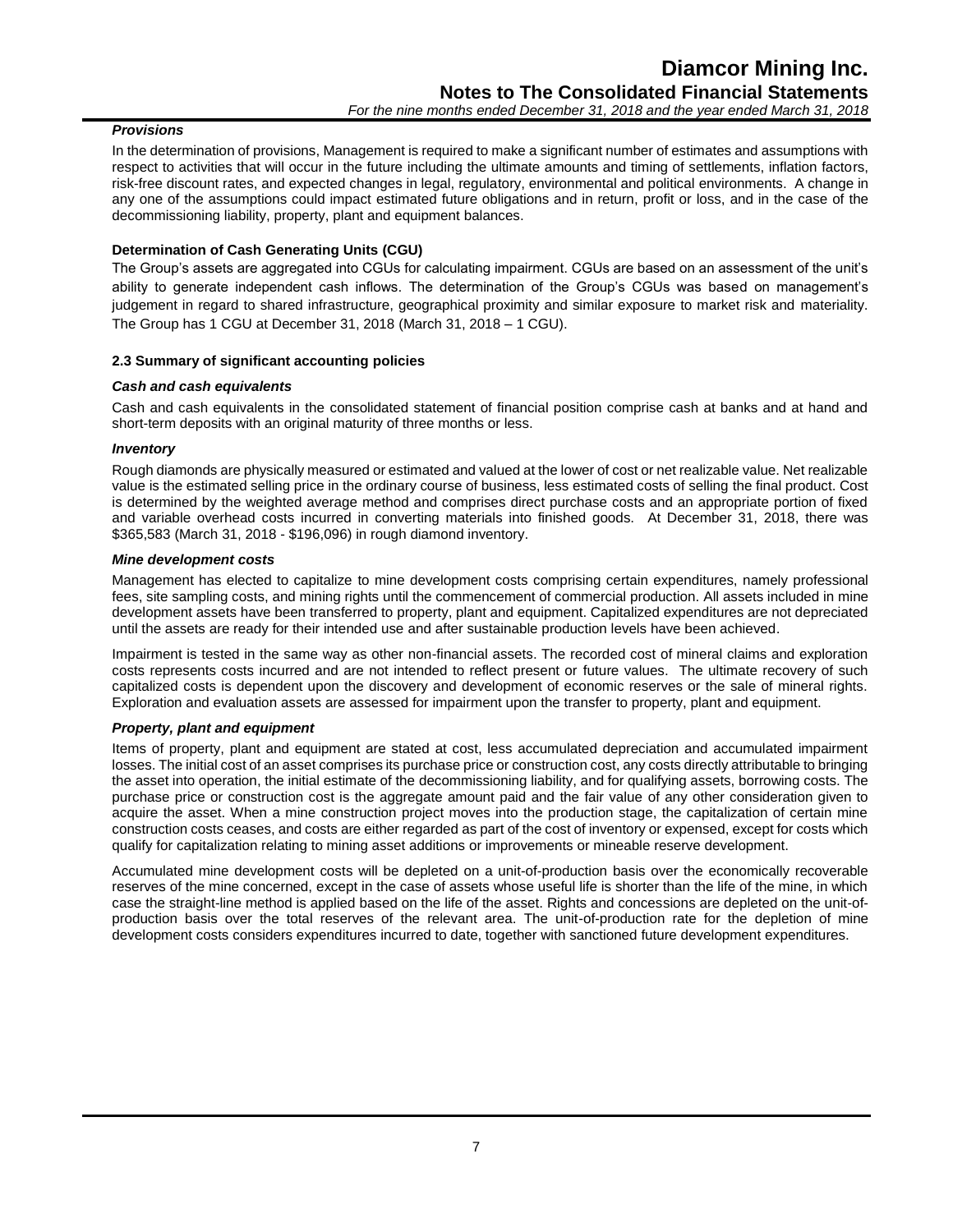*For the nine months ended December 31, 2018 and the year ended March 31, 2018*

Other plant and equipment such as mobile mine equipment are generally depreciated over their estimated useful lives as follows:

| Office equipment       | 15-20% declining balance |
|------------------------|--------------------------|
| Computers              | 15-45% declining balance |
| Motor vehicles         | 4 year straight-line     |
| Plant and equipment    | 7 year straight-line     |
| Leasehold improvements | 4 year straight-line     |

An item of property, plant and equipment and any significant part initially recognized is derecognized upon disposal or when no future economic benefits are expected from its use or disposal. Any gain or loss arising on derecognition of the asset (calculated as the difference between the net disposal proceeds and the carrying amount of the asset) is included in profit or loss when the asset is derecognized. The asset's residual values, useful lives and methods of depreciation are reviewed at each reporting period and adjusted prospectively if appropriate.

#### *Impairment of non-financial assets*

The carrying amounts of financial assets are reviewed for impairment whenever facts and circumstances suggest that the carrying amounts may not be recoverable. If there are indicators of impairment, the recoverable amount of the asset is estimated in order to determine the extent of any impairment. The recoverable amount of an asset is determined as the higher of its fair value less costs of disposal and its value in use. An impairment loss exists if the asset's carrying amount exceeds the recoverable amount and is recorded as an expense immediately. Where the asset does not generate cash inflows that are independent from other assets, the recoverable amount of the CGU to which the asset belongs is determined.

Value in use is determined as the present value of the future cash flows expected to be derived from an asset or CGU. The estimated future cash flows are discounted to their present value using a pre-tax discount rate that reflects current market assessments of the time value of money and the risks specific to the asset for which estimates of future cash flows have not been adjusted. Fair value is the price that would be received to sell an asset or paid to transfer a liability in an orderly transaction between market participants at the measurement date. For mining assets, fair value less costs of disposal are often estimated using a discounted cash flow approach as a fair value from an active market or when a binding sale agreement is not readily available. Estimated future cash flows are calculated using estimated future prices, mineral reserves and resources, operating and capital costs. All assumptions used are those that an independent market participant would consider appropriate.

Tangible assets that have been impaired in prior periods are tested for possible reversal of impairment whenever events or changes in circumstances indicate that the impairment has reversed. If the impairment has reversed, the carrying amount of the asset is increased to its recoverable amount but not beyond the carrying amount that would have been determined had no impairment loss been recognized for the asset in the prior periods. A reversal of an impairment loss is recognized in profit or loss immediately.

## **Stripping Costs**

Mining costs associated with stripping activities in an open pit mine are expensed unless the stripping activity can be shown to represent a betterment to the mineral property, in which case the stripping costs would be capitalized and included in deferred mineral property costs within mining assets. IFRIC 20, Stripping costs in the production phase of a surface mine ("IFRIC 20"), specifies the accounting for costs associated with waste removal (stripping) during the production phase of a surface mine. When the benefit from the stripping activity is realized in the current period, the stripping costs are accounted for as the cost of inventory. When the benefit is the improved access to ore in future periods, the costs are recognized as a mineral property asset, if improved access to the ore body is probable, the component of the ore body can be accurately identified, and the cost associated with improving the access can be reliably measured. If these conditions are not met, the costs are expensed to the consolidated statement of loss and comprehensive loss as incurred. After initial recognition, the stripping activity asset is depreciated on a systematic basis (unit-of-production method) over the expected useful life of the identified component of the ore body that becomes more accessible because of the stripping activity.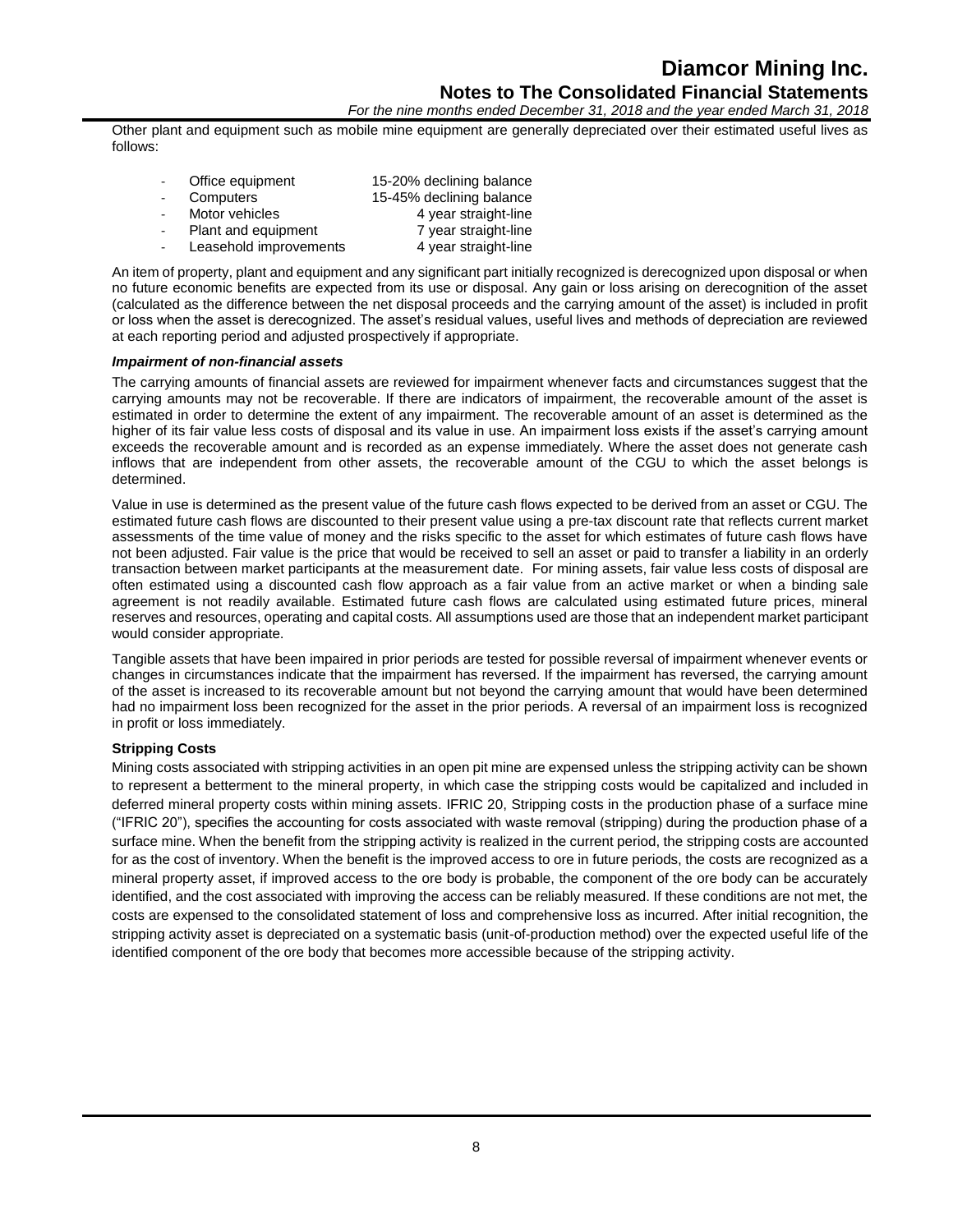## **Major Maintenance and Repairs**

Expenditure on major maintenance refits or repairs comprises the cost of replacement assets or parts of assets and overhaul costs. When an asset, or part of an asset that was separately depreciated, is replaced and it is probable that future economic benefits associated with the new asset will flow to the Group through an extended life, the expenditure is capitalized. The unamortized value of the existing asset or part of the existing asset that is being replaced is expensed. Where part of the existing asset was not separately considered as a component, the replacement value is used to estimate the carrying amount of the replaced asset, which is immediately written off. All other day-to-day maintenance costs are expensed as incurred.

## **Operating leases**

Minimum rent payments under operating leases, including any rent-free periods and/or construction allowances, are recognized on a straight-line basis over the term of the lease and included in net profit or loss.

## *Decommissioning liability*

The Group assesses its decommissioning liability each reporting period. Significant estimates and assumptions are made in determining the provision for mine rehabilitation as there are numerous factors that will affect the ultimate liability payable. These factors include estimates of the extent and costs of rehabilitation activities, technological changes, regulatory changes, and cost. These uncertainties may result in future actual expenditure differing from the amounts currently provided. The provision at reporting date represents management's best estimate of the present value of the future rehabilitation costs required. Changes to estimated future costs are recognized in the consolidated statement of financial position by either increasing or decreasing the rehabilitation liability and rehabilitation asset if the initial estimate was originally recognized as part of an asset measured in accordance with IAS 16 *Property, Plant and Equipment* ("IAS 16"). Any reduction in the rehabilitation liability and therefore any deduction from the rehabilitation asset may not exceed the carrying amount of that asset. If it does, any excess over the carrying value is taken immediately to profit or loss. If the change in estimate results in an increase in the rehabilitation liability and therefore an addition to the carrying value of the asset, the entity is required to consider whether this is an indication of impairment of the asset as a whole and test for impairment in accordance with IAS 36 *Impairment of Assets ("IAS 36")*. If, for mature mines, the revised mine assets net of rehabilitation provisions exceeds the recoverable value, that portion of the increase is charged directly to profit or loss. For closed sites, changes to estimated costs are recognized immediately in profit or loss. Also, rehabilitation obligations that arose as a result of the production phase of a mine are expensed as incurred.

## *Foreign currency translation*

The consolidated financial statements are presented in Canadian dollars, which is the Company's functional currency. Transactions in foreign currencies are initially recorded in the functional currency, at the respective functional currency rates prevailing at the date of the transaction. Monetary assets and liabilities denominated in foreign currencies are retranslated at the spot rate of exchange ruling at the reporting date. All differences are taken to profit or loss. Non-monetary items that are measured in terms of historical cost in a foreign currency are translated using the exchange rate as at the date of the initial transaction.

The financial results of Group entities that have a functional currency different from the presentation currency are translated into the presentation currency. The presentation currency of the Company is Canadian Dollars. The functional currency of all the subsidiaries is the South African Rand. Income and expenditure transactions of foreign operations are translated at the average rate of exchange for the year except for significant individual transactions which are translated at the rate of exchange in effect at the transaction date.

All assets and liabilities, including fair value adjustments are translated into the presentation currency at the rate of exchange ruling at the reporting date. Differences arising on translation from the reporting date are recognized in accumulated other comprehensive loss.

When the settlement of a monetary item receivable from or payable to a foreign operation is neither planned nor likely in the foreseeable future, foreign exchange gains or losses arising from such a monetary item are considered to form part of the net investment in a foreign operation and are recognized in accumulated other comprehensive loss. On disposal of part or all of the operations, the proportionate share of the related cumulative gains or losses previously recognized in other comprehensive loss through the consolidated statement of loss and comprehensive loss are included in determining the profit or loss on disposal of that operation recognized in profit or loss.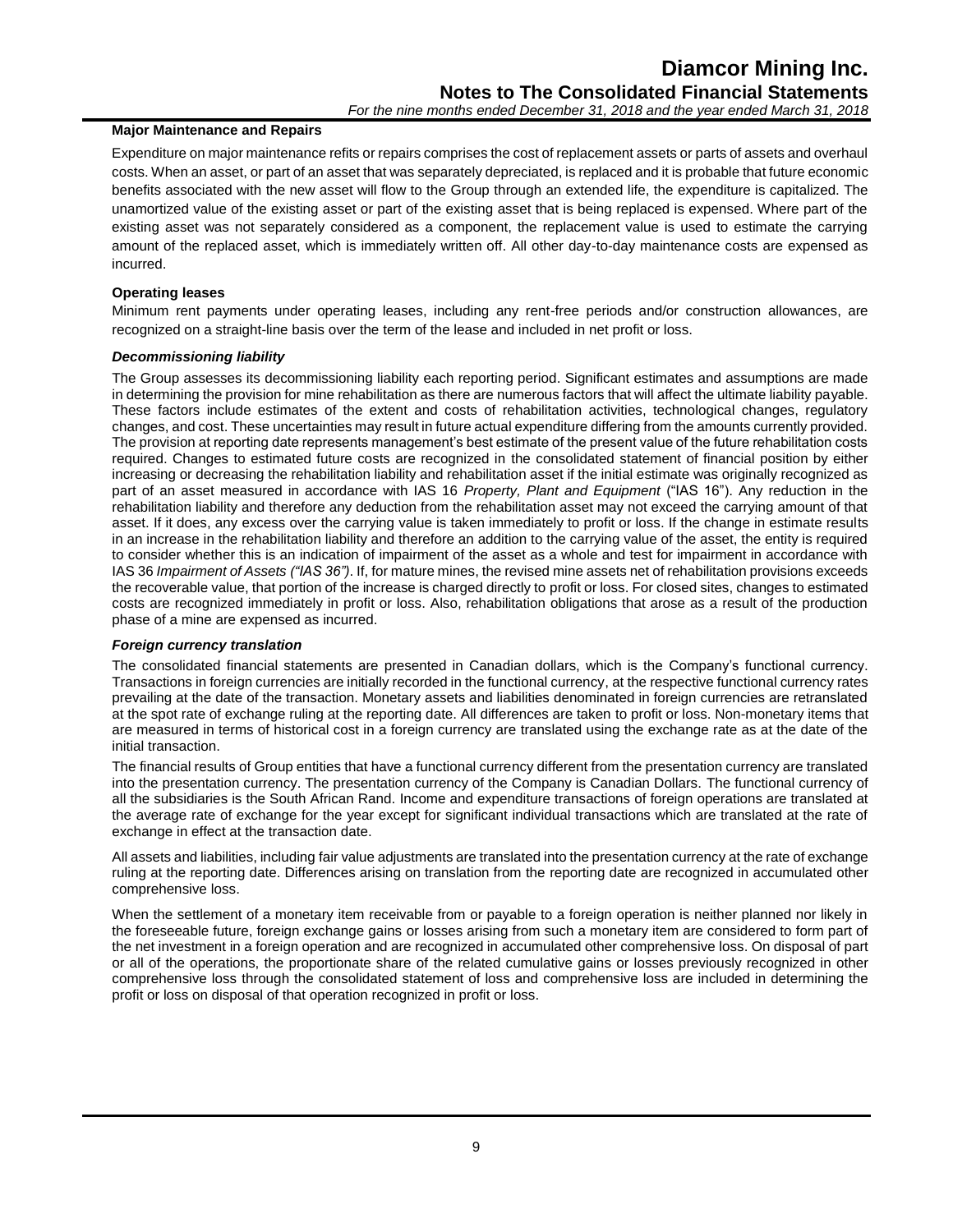## *Financial instruments*

Financial instruments are classified as at fair value through profit or loss, loans and receivables, held-to-maturity, availablefor-sale, other financial liabilities or as derivatives designated as hedging instruments in an effective hedge, as appropriate. The Group determines the classification of its financial instruments at initial recognition. All financial instruments are recognized initially at fair value plus, in the case of financial assets not at fair value through profit or loss, directly attributable transaction costs.

## *Subsequent measurement*

The subsequent measurement of financial instruments depends on their classification as follows:

#### *Financial instruments at fair value through profit or loss*

Financial instruments at fair value through profit or loss include financial instruments held for trading and financial instruments designated upon initial recognition at fair value through profit or loss. Financial instruments are classified as held for trading if they are acquired for selling or repurchasing in the near term. Financial instruments at fair value through profit or loss are carried in the consolidated statement of financial position at fair value with changes in fair value recognized in finance income or finance costs in profit or loss. Transaction costs are expensed. Instruments in this category include cash and cash equivalents and restricted cash

## *Loans and receivables*

Loans and receivables are non-derivative financial assets with fixed or determinable payments that are not quoted in an active market. After initial measurement, such financial assets are subsequently measured at amortized cost using the effective interest rate ("EIR") method, less impairment. Amortized cost is calculated by considering any discount or premium on acquisition and fees or costs that are an integral part of the EIR. The EIR amortization is included in finance income in profit or loss. The losses arising from impairment are recognized in profit or loss in finance costs. The Group has designated accounts receivable as loans and receivables.

#### *Other financial liabilities*

Other financial liabilities are subsequently measured at amortized cost using the EIR method, with interest expense recognized on an effective yield basis. The Group's other financial liabilities include accounts payable, long-term debt and amount due to Nozala Investments.

#### *Equity instruments*

An equity instrument is any contract that evidences a residual interest in the assets of an entity after deducting all its liabilities. Equity instruments issued by the Group are recorded at the proceeds received, net of direct issue costs.

## *Taxation*

## *Income taxes*

Income tax expense comprises current income tax and deferred tax. Income tax is recognized in the consolidated statement of loss and comprehensive loss, except to the extent it relates to items recognized in other comprehensive income or directly in equity.

#### *Current income tax*

Current income tax expense is based on the results for the period as adjusted for items that are not taxable or not deductible. Current income tax is calculated using tax rates and laws that were enacted or substantively enacted at the end of the reporting period. Management periodically evaluates positions taken in tax returns with respect to situations in which applicable tax regulation is subject to interpretation. Provisions are established where appropriate on the basis of amounts expected to be paid to the tax authorities.

#### *Deferred tax*

Deferred tax is recognized, using the liability method, on temporary differences arising between the tax bases of assets and liabilities and their carrying amounts in the consolidated statement of financial position. Deferred tax is calculated using tax rates and laws that have been enacted or substantively enacted at the end of the reporting period, and which are expected to apply when the related deferred tax asset is realized, or the deferred tax liability is settled.

#### *Deferred tax liabilities:*

- are generally recognized for all taxable temporary differences;
- are recognized for taxable temporary differences arising on investments in subsidiaries except where the reversal of the temporary difference can be controlled, and it is probable that the difference will not reverse in the foreseeable future; and
- are not recognized on temporary differences that arise from goodwill which is not deductible for tax purposes.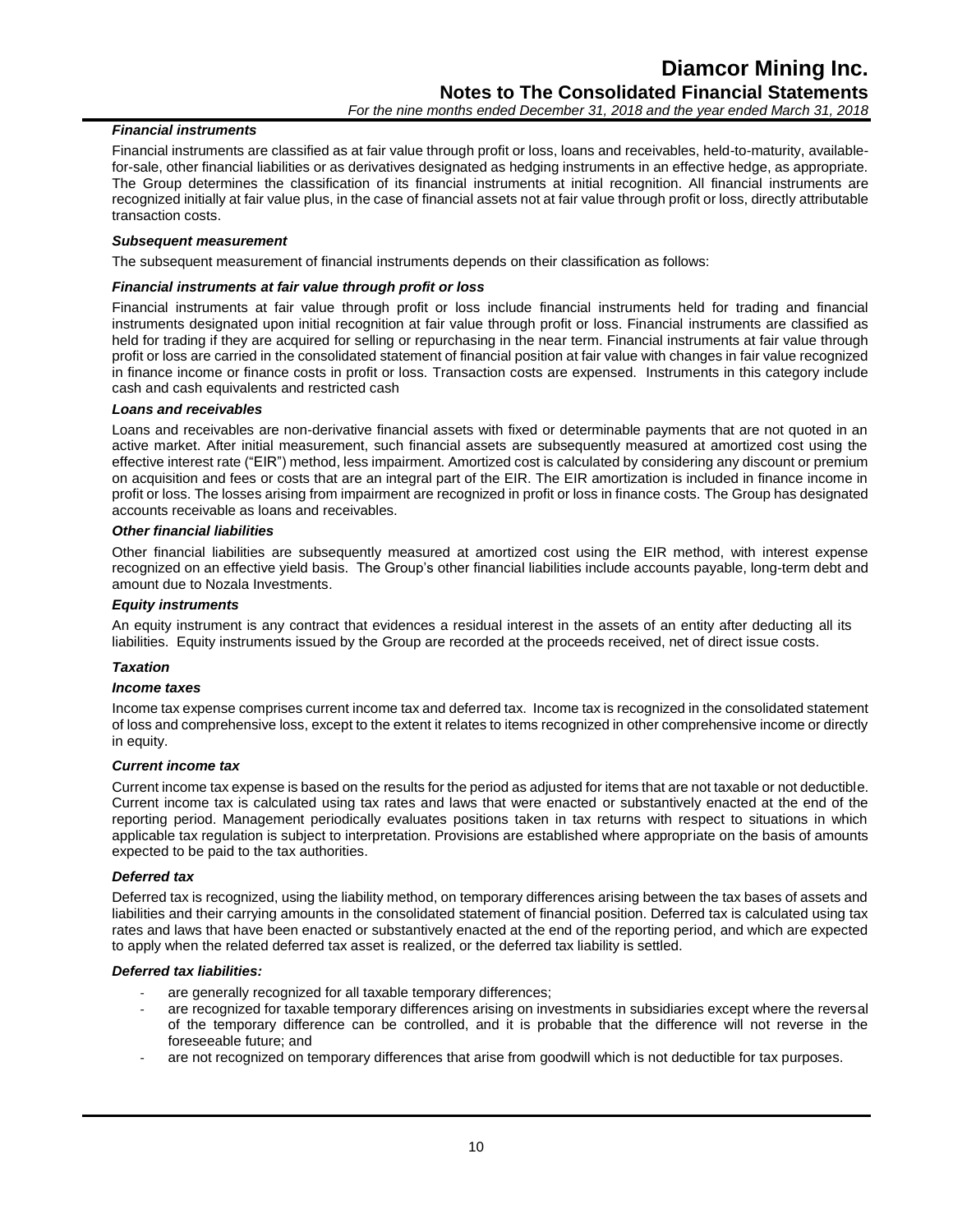#### *Deferred tax assets:*

- are recognized to the extent it is probable that taxable profits will be available against which the deductible temporary differences can be utilized; and
- are reviewed at the end of the reporting period and reduced to the extent that it is no longer probable that sufficient taxable profits will be available to allow all or part of the asset to be recovered.

#### *Non-controlling interest*

Non-controlling interest in the Company's less than wholly owned subsidiaries is classified as a separate component of equity. On initial recognition, non-controlling interests are measured at their proportionate share of the acquisition date fair value of identifiable net assets of the related subsidiary acquired by the Company. Subsequent to the acquisition date, adjustments are made to the carrying amount of non-controlling interests for the non-controlling interests' share of the changes to the subsidiary's equity. Adjustments to recognize the non-controlling interests' share of changes to the subsidiary's equity are made even if this results in the non-controlling interest having a deficit balance.

#### *Revenue recognition*

Revenue is recognized to the extent it is probable that the economic benefits will flow to the Group and the revenue can be reliably measured. Revenue is measured at the fair value of the consideration received or receivable net of any sales commission, excluding discounts, rebates, and sales taxes or duty. Revenue from the sale of goods is recognized when the significant risks and rewards of ownership have been transferred, which is considered to occur when title passes to the customer.

#### *Share-based compensation*

The Group uses the fair value method of accounting for all share-based compensation, including options granted under the Group's incentive stock option plan. Compensation expense for options granted is determined based on the estimated fair values of the stock options at the time of grant and the fair value of stock options is determined on their grant date using a Black-Scholes valuation model, the cost of which is recognized over the vesting periods of the respective options. When option awards vest in instalments over the vesting period, each instalment is accounted for as a separate arrangement. Forfeitures are estimated throughout the vesting period based on experience and future expectations, and adjusted upon actual option vesting

Share-based compensation expense is recorded as a charge to operations with a corresponding credit to contributed surplus. Consideration paid for shares on the exercise of options is credited to share capital. If vested options expire, previously recognized compensation expense associated with such stock options is not reversed.

#### *Loss per share*

Basic loss per share is calculated by dividing the loss attributable to ordinary equity holders after adjusting for non-controlling interests (the numerator) by the weighted average number of ordinary shares outstanding (the denominator) during the period. The denominator (number of units) is calculated by adjusting the shares in issue at the beginning of the period by the number of shares bought back or issued during the period, multiplied by a time-weighting factor.

Diluted loss per share is calculated by adjusting the loss and number of shares for the effects of dilutive options and other dilutive potential units. The effects of anti-dilutive potential units are ignored in calculating diluted EPS. All stock options and warrants are considered anti-dilutive when the Group is in a loss position.

## **New and amended accounting standards**

Certain new standards, interpretations, amendments and improvements to existing standards were issued by the IASB or IFRS Interpretation Committee. The Group intends to adopt those standards when they become effective. The Group has yet to assess the full impact of these standards.

- IFRS 15, "Revenue from contracts with customers", replaces the existing revenue recognition guidance with a new framework to determine the timing and measurement of revenue, providing users of the financial statements more information and relevant disclosures. IFRS 15 is effective for annual periods beginning on or after January 1, 2018, with early adoption permitted. The Group has not yet assessed the impact of the new standard.
- IFRS 9, "Financial Instruments", addresses requirements for the classification and measurement of financial instruments, impairment methodology and hedge accounting. The IASB set a mandatory effective date for annual periods beginning on or after January 1, 2018. The Group has not yet assessed the impact of the new standard.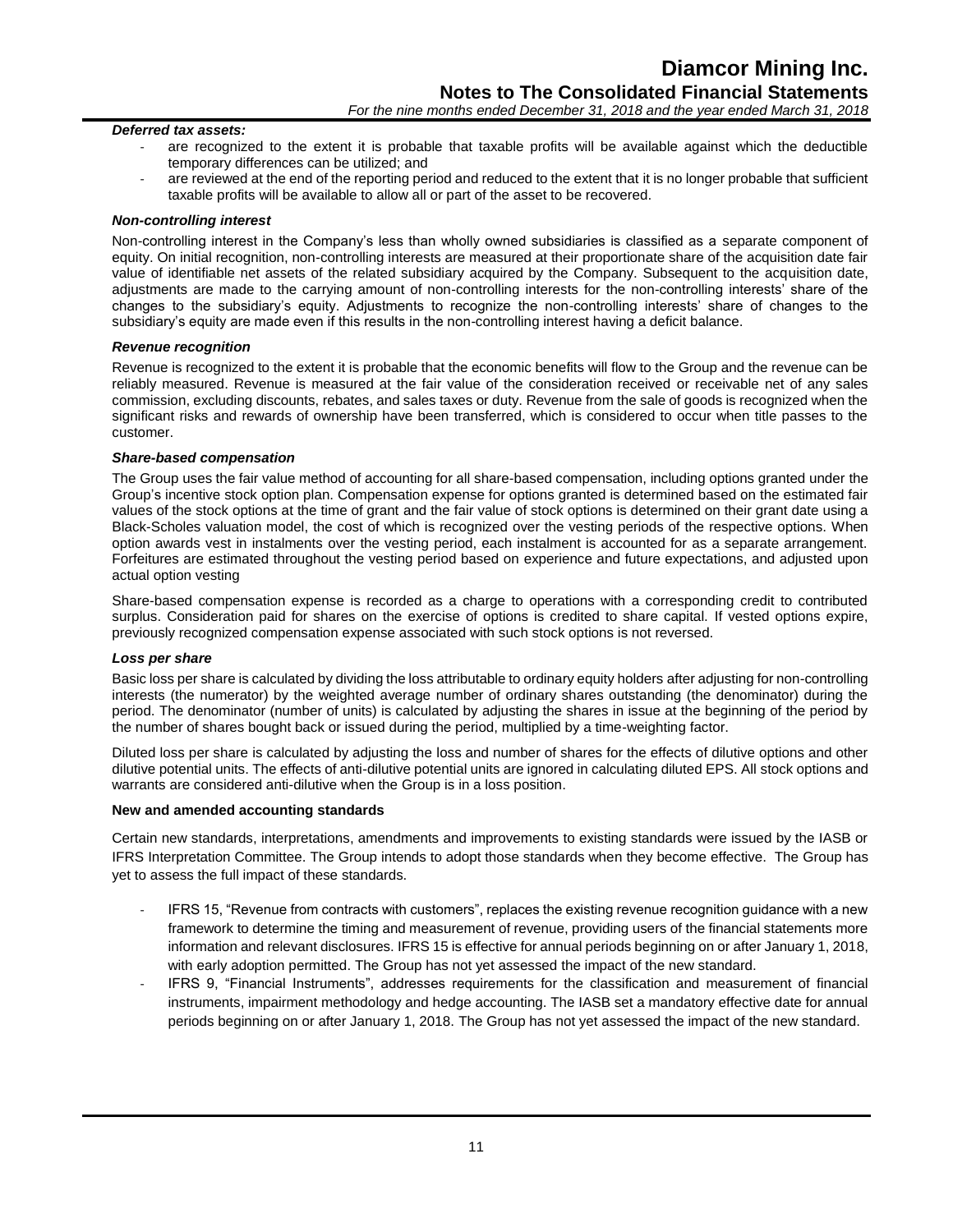## **Diamcor Mining Inc. Notes to The Consolidated Financial Statements**

*For the nine months ended December 31, 2018 and the year ended March 31, 2018*

- In January 2016, the IASB issued IFRS 16, Leases ("IFRS 16"), which replaces IAS 17, Leases and its associated interpretative guidance. IFRS 16 applies a control model to the identification of leases, distinguishing between a lease and a services contract based on whether the customer controls the assets being leased. For those assets determined to meet the definition of a lease, IFRS 16 introduces significant changes to the accounting by lessees, introducing a single, on-balance sheet accounting model that is similar to current finance lease accounting, with limited exceptions for short-term leases or leases of low value assets. Lessor accounting remains similar to current accounting practice. The standard is effective for annual periods beginning on or after January 1, 2019, with early application permitted for entities that have also adopted IFRS 15. The Group has not yet assessed the impact of the final standard.
- IFRS 2 Share-based payments
- The amendment clarifies the measurement basis for cash-settled share-based payments and the accounting for modifications that change an award from cash-settled to equity-settled. It also introduces an exception to the principles in IFRS 2 that will require an award to be treated as if it was wholly equity-settled, where an employer is obliged to withhold an amount for the employee's tax obligation associated with a share-based payment and pay that amount to the tax authority.
- The completed version of IFRS 2 is effective for annual periods beginning on or after January 1, 2018, with early adoption permitted. Based on the Company's assessment, the Company does not expect this standard to have a significant measurement or disclosure impact on our financial statements.

## **3. Property, Plant and Equipment**

|                                   | Plant and   | Motor     | Office    |         |                      |             |  |
|-----------------------------------|-------------|-----------|-----------|---------|----------------------|-------------|--|
|                                   | Equipment   | Vehicles  | Equipment |         | Computers Leaseholds | Total \$    |  |
| Cost                              |             |           |           |         |                      |             |  |
| Balance, March 31, 2017           | 12,383,844  | 244,216   | 97,617    | 69,216  | 33,090               | 12,827,983  |  |
| Additions                         | 345,462     |           | 418       |         |                      | 345,880     |  |
| <b>Disposals</b>                  | (3,723)     |           |           |         |                      | (3,723)     |  |
| Translation adjustments           | 1,196,288   | 23,600    | 6,371     | 1,274   |                      | 1,227,533   |  |
| Balance, March 31, 2018           | 13,921,871  | 267,816   | 104,406   | 70,490  | 33,090               | 14,397,673  |  |
| <b>Additions</b>                  | 44,889      |           |           |         |                      | 44,889      |  |
| <b>Disposals</b>                  |             |           |           |         |                      |             |  |
| Translation adjustments           | (1,794,761) | (34,526)  | (9,375)   | (1,867) |                      | (1,840,529) |  |
| Balance, December 31, 2018        | 12,171,999  | 233,290   | 95,031    | 68,623  | 33,090               | 12,602,033  |  |
| <b>Accumulated Depreciation</b>   |             |           |           |         |                      |             |  |
| Balance, March 31, 2017           | 3,122,507   | 151,931   | 55,350    | 59,829  | 33,090               | 3,422,707   |  |
| Depreciation                      | 1,304,583   | 35,082    | 6,023     | 1,461   |                      | 1,347,149   |  |
| <b>Disposals</b>                  | (3, 165)    |           |           |         |                      | (3, 165)    |  |
| Translation adjustments           | 430,698     | 18,150    | 3,086     | 601     |                      | 452,535     |  |
| Balance, March 31, 2018           | 4,854,623   | 205,163   | 64,459    | 61,891  | 33,090               | 5,219,226   |  |
| Depreciation                      | 818,298     | 25,302    | 3,718     | 772     |                      | 848,090     |  |
| <b>Disposals</b>                  |             |           |           |         |                      |             |  |
| Translation adjustments           | (636,323)   | (26, 773) | (4, 543)  | (883)   |                      | (668, 522)  |  |
| Balance, December 31, 2018        | 5,036,598   | 203,692   | 63,634    | 61,780  | 33,090               | 5,398,794   |  |
| Net book value, March 31, 2018    | 9,067,248   | 62,653    | 39,947    | 8,599   | $\blacksquare$       | 9,178,447   |  |
| Net book value, December 31, 2018 | 7,135,401   | 29,598    | 31,397    | 6,843   |                      | 7,203,239   |  |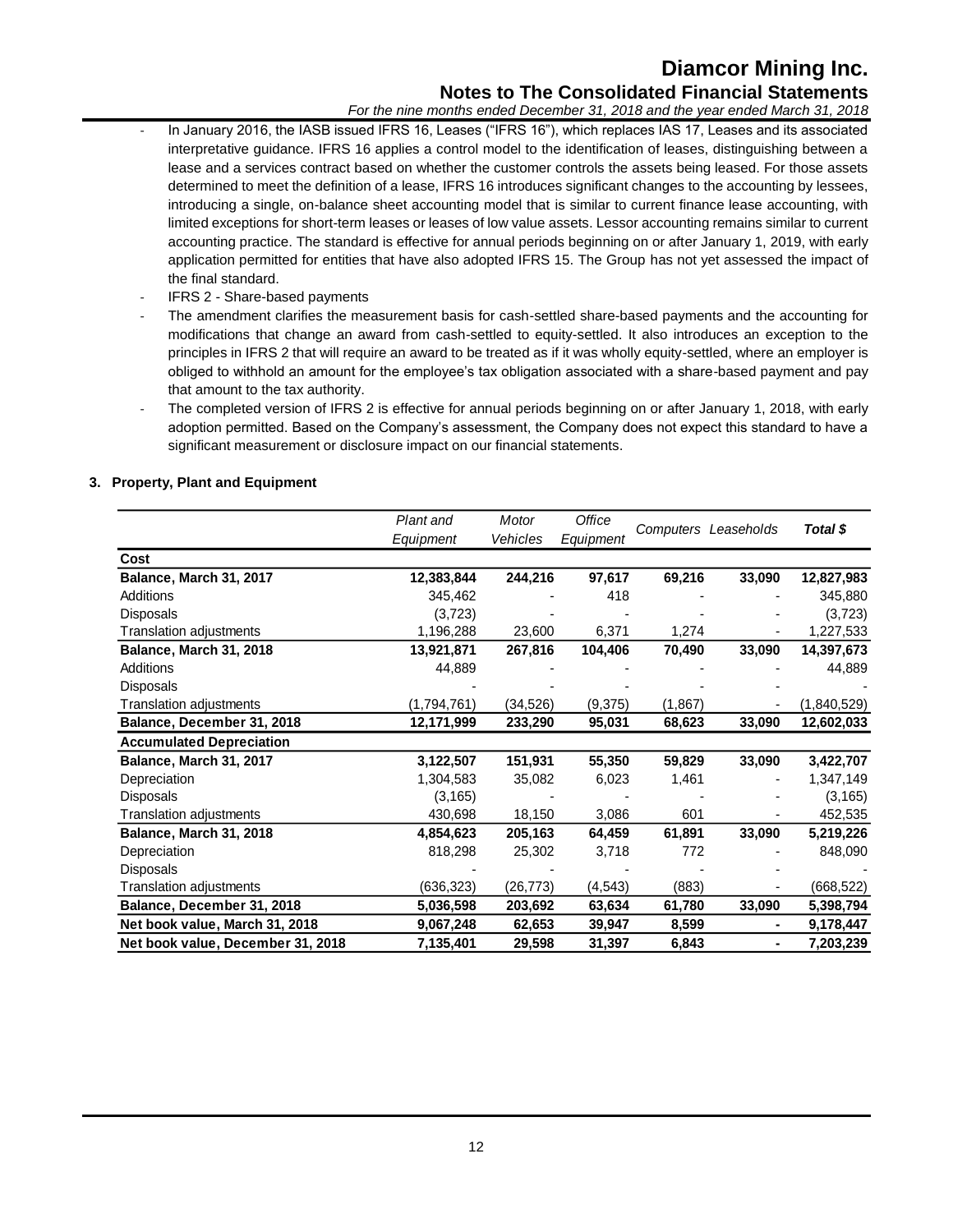*For the nine months ended December 31, 2018 and the year ended March 31, 2018*

## **4. Long-Term Debt and Due to Nozala Investments**

## *Long-term debt*

Long-term debt consists of the following:

|                                       | <b>Maturity Date</b> | December 31, 2018 | March 31, 2018 |
|---------------------------------------|----------------------|-------------------|----------------|
| Term loan 2 (b)                       | June 20, 2019        | 2,381,794         | 2,226,124      |
| Convertible debenture 2 (c)           | June 20, 2019        | 1,587,862         | 1,484,084      |
| Total debt including accrued interest |                      | 3,969,656         | 3,710,208      |
| Less: current portion due in one year |                      | 3,969,656         | 3,197,686      |
| Long-term portion                     |                      |                   | 512,522        |

- a) Term loan 1 was issued in March 2011, bore interest at an annual fixed rate of 7% and had a 5-year term with payments commencing in April 2013. In January 2016, the Group and Tiffany & Co. agreed to defer any remaining payments on the loan until July 2016. The interest rate on the loan was adjusted to 9%, at which time the principal and interest is payable monthly at \$142,992 in accordance with a 16-month amortization schedule. The Group has the right to repay the outstanding principal and any accrued and unpaid interest under this loan at any time without notice or penalty. In February 2017, the Group and Tiffany & Co. agreed to a payment deferral until June 2017 at which time the loan was paid in full.
- b) Term loan 2 was issued in November 2012, bears interest at an annual fixed rate of 9% and had a 5-year term with payments expected to start in January 2014. On February 4, 2014, December 31, 2014 and again in January 2016, the Group and Tiffany & Co. agreed to defer any payments on the \$2,400,000 term loan until July 2016. This loan is secured by a promissory note until July 2016, at which time principal and interest is payable monthly at \$104,059 in accordance with a 36-month amortization schedule. The Group has the right to repay the outstanding principal and any accrued and unpaid interest under this loan at any time without notice or penalty. In February 2017, the Group and Tiffany & Co. agreed to a payment deferral until June 2017 at which time the outstanding payments were made and scheduled payments recommenced. In September 2017, the Group and Tiffany & Co. informally agreed to suspend and accrue the ongoing payments to allow the Company to conserve operating capital in the short-term. The recommencement of scheduled payments is targeted by the Group for calendar 2019.
- c) Convertible debenture 2 was issued in November 2012, bears interest at an annual fixed rate of 9% and had a 5-year term. On February 4, 2014, December 1, 2014 and again in January 2016 the Group and Tiffany & Co. agreed to defer any payments on the \$1,600,000 convertible debenture until July 2016. The Group was required to make blended monthly payments of \$69,372 commencing in July 2016. The principal amount and accrued interest is convertible by the holder into common voting shares of the Group at \$1.60 per share. The value attributed to the equity conversion option was nil. The Group has the right to repay the outstanding principal and any accrued and unpaid interest, without penalty, on not less than 30 days' notice and subject to the conversion rights contained in the convertible debenture. In February 2017, the Group and Tiffany & Co agreed to a payment deferral until June 2017 at which time the outstanding payments were made, and scheduled payments recommenced. In September 2017, the Group and Tiffany & Co. informally agreed to suspend and accrue the ongoing payments to allow the Company to conserve operating capital in the short-term. The recommencement of scheduled payments is targeted by the Group for calendar 2019.
- d) Term loan 1 and 2 and convertible debenture 2 are secured by a general security agreement which states the loans are secured by 100% of the general assets of the Group.

The blended payments on long-term debt in each of the next two fiscal years are estimated as follows:

| 2018-2019 | 3,487,897 |
|-----------|-----------|
| 2019-2020 | 520,293   |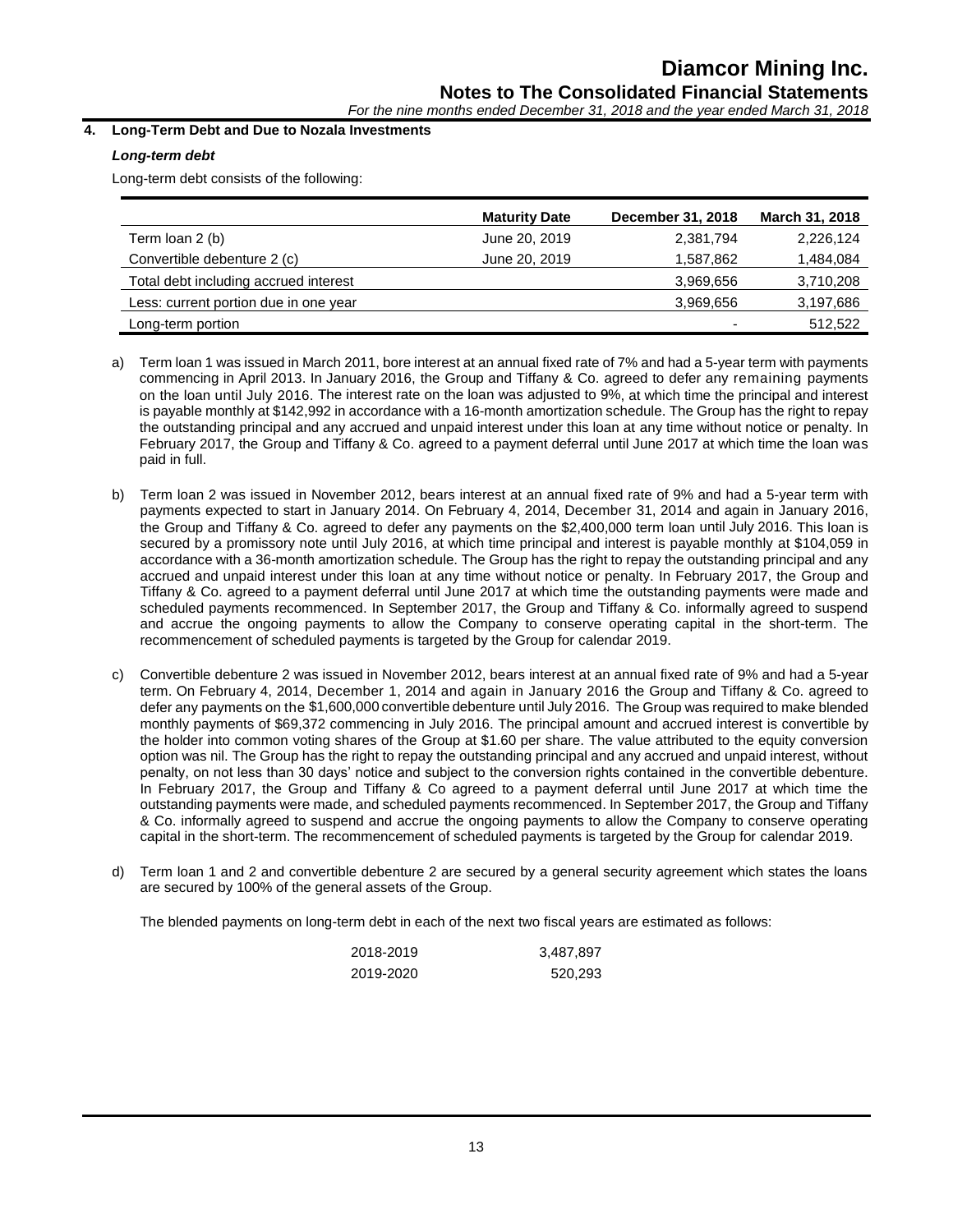## *Due to Nozala Investments*

The amount due to Nozala Investments (a related party, which owns 30% shareholding interest in DMI Minerals South Africa (Pty) Ltd.) of \$1,640,609 (March 31, 2018 - \$1,708,779) carries a floating interest rate of 13.25% (South African prime plus 3%), unsecured, currently has no set terms of repayment and is not expected to be repaid in the following fiscal year. The lender has agreed not to demand repayment for a period of 12 months until March 31, 2019. The loan amount received is principally being used for the ongoing operations of DMI Minerals South Africa (Pty) Ltd., including the purchase of certain mineral rights and assets from De Beers Consolidated Mines Limited. The loan is denominated in South African Rand and no payments were made in the period ended December 31, 2018 or the year ended March 31, 2018. The loan is subordinated and ranks behind the claims of all external creditors of DMI Minerals South Africa (Pty) Ltd. until the fair value of its assets exceeds its liabilities.

## **5. Decommissioning Liability**

The total decommissioning liability was based on the Group's estimated costs to reclaim and abandon the mines and facilities. The Group has estimated the costs related to the decommissioning liability based on the South African Department of Mineral Reserves estimate of required decommissioning costs, adjusted for inflation. The Group has estimated the net present value of the decommissioning obligation to be \$264,069 (March 31, 2018 - \$296,084) based on an undiscounted total future liability of \$393,014. The decommissioning liability was based on using a South African inflation rate of 5.20%. The long-term portion of the liability was discounted using a South African risk-free rate of 8.11%. These costs are expected to be incurred in approximately 5 years.

The continuity of the decommissioning liability as at December 31, 2018:

|                                             | December 31, 2018 |           |   | March 31, 2018 |
|---------------------------------------------|-------------------|-----------|---|----------------|
| Balance, beginning of year                  | \$                | 296.084   | S | 284.326        |
| Change in estimate                          |                   | (9,597)   |   | (39, 388)      |
| Accretion recorded during the period / year |                   | 15.832    |   | 25,084         |
| Translation adjustment                      |                   | (38, 250) |   | 26,062         |
|                                             | S                 | 264,069   |   | 296.084        |

## **6. Share Capital**

|                                              | Number of Shares | Amount            |
|----------------------------------------------|------------------|-------------------|
| Authorized:                                  |                  |                   |
| Unlimited common voting shares, no par value |                  |                   |
| Issued:                                      |                  |                   |
| Balance, March 31, 2017                      | 49,702,714       | 28.088.222<br>\$. |
| Private Placement (net of fees) (a)          | 4,956,909        | 3,189,815         |
| Balance, March 31, 2018                      | 54,659,623       | 31,278,037<br>\$. |
| Private Placement (net of fees) (b) (c)      | 9,226,265        | 2,796,654         |
| Balance, December 31, 2018                   | 63,885,888       | 34,074,691<br>\$. |

The weighted average number of shares outstanding for the period was 58,459,388 (53,712,181 in fiscal year 2018). Loss per share is calculated as the net loss attributable to the equity holders of the parent divided by the weighted average of shares outstanding at the end of the year.

- a)  $4.956,909$  units were issued at a price of \$0.85 in a private placement completed on June  $9<sup>th</sup>$ , 2017. Each unit comprised a common share and a half warrant, each warrant was valued at \$0.3607
- b) 5,715,950 units were issued at a price of \$0.35 in a private placement completed on June  $20<sup>th</sup>$ , 2018. Each unit comprised a common share and a half warrant, each warrant was valued at \$0.1070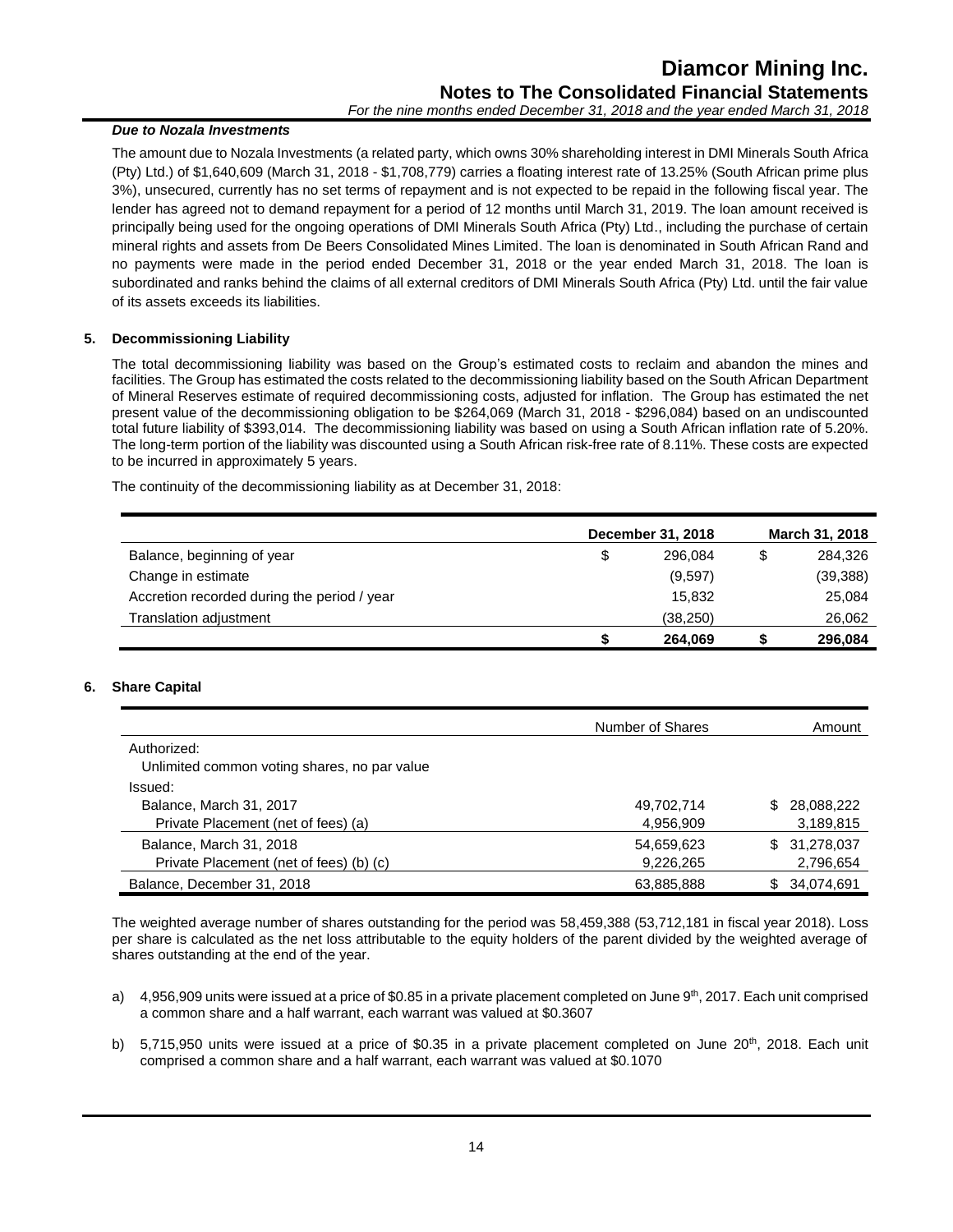c) 3,510,315 units were issued at a price of \$0.35 in a private placement completed on August  $29^{th}$ , 2018. Each unit comprised a common share and a half warrant, each warrant was valued at \$0.0664

## *Warrants*

The following table summarizes the activity with respect to warrants issued, exercised and expired during the year.

|                                | December 31, 2018     |                                              |                       | March 31, 2018                               |
|--------------------------------|-----------------------|----------------------------------------------|-----------------------|----------------------------------------------|
|                                | Number of<br>Warrants | Weighted<br>Average<br><b>Exercise Price</b> | Number of<br>Warrants | Weighted<br>Average<br><b>Exercise Price</b> |
| Outstanding, beginning of year | 7,104,523             | \$1.38                                       | 6,735,332             | \$1.56                                       |
| Warrants expired               | (1,566,800)           | 1.25                                         | (2, 216, 187)         | 1.74                                         |
| Warrants issued                | 4,636,926             | 0.60                                         | 2,585,378             | 1.20                                         |
| Outstanding, end of period     | 10,174,649            | \$1.04                                       | 7,104,523             | \$1.38                                       |
| Exercisable, end of period     | 10,174,649            | \$1.04                                       | 7,104,523             | \$1.38                                       |

|                            | December 31, 2018 | March 31, 2018  |
|----------------------------|-------------------|-----------------|
| Balance, beginning of year | 2.789.514         | \$<br>3,407,043 |
| Warrants expired           | (822, 883)        | (1,550,202)     |
| Warrants issued            | 424.211           | 932,673         |
| Balance, end of period     | 2,390,842         | \$<br>2,789,514 |

There were 4,636,926 warrants issued in the period ended December 31, 2018 as part of the private placement of units (2,585,378 March 31, 2018). The warrant valuation was calculated using the Black-Scholes pricing model with the following assumptions: zero dividend yield, expected volatility of 58% and risk-free rate of 01.92%. Warrant pricing models require the input of highly subjective assumptions including the expected price volatility. Changes in the subjective input assumptions can materially affect the fair value estimated, and therefore the existing models do not necessarily provide a reliable single measure of the fair value of the Group's warrants. The warrants issued in the period ended December 31, 2018 are exercisable for a period of three years from the date of issue.

The Company may modify the terms of warrants originally granted. When modifications exist, the Company will maintain the original fair value of the warrant.

Number of warrants outstanding and exercisable Exercise Price Weighted average remaining life **Expiry date** 2,952,345 \$ 1.60 0.92 August 31, 2019 2,585,378 \$ 1.20 1.73 June 9, 2020 2,863,169 \$ 0.60 2.72 June 20, 2021 1,773,757 \$ 0.60 2.92 August 29, 2021 10,174,649

The following warrants were outstanding at December 31, 2018: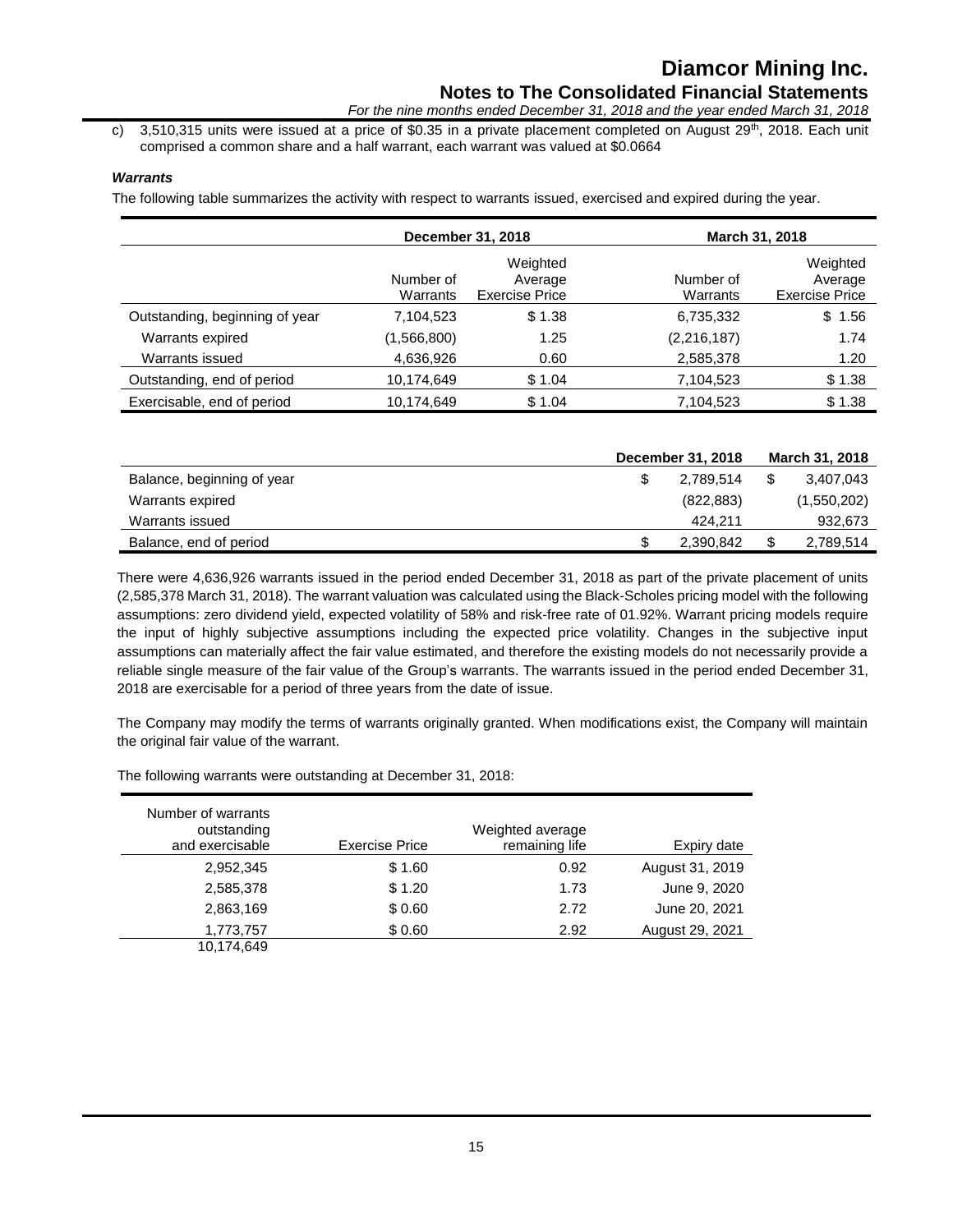## *Stock options*

The Group amended a formal stock option plan on December 18, 2018 and follows the TSX Venture Exchange (the "Exchange") policy under which it is authorized to grant options to Directors, employees and consultants to acquire up to 12,777,177 of its issued and outstanding common shares. Under the policy, the exercise price of each option is equal to the market price of the Group's stock, less applicable discounts permitted by the Exchange, as calculated on the date of grant. The options can be granted for a maximum term of 5 years.

The following table summarizes the activity with respect to options granted and exercised during the year.

|                                | December 31, 2018 |                                                  | <b>March 31 2018</b>        |                                                  |
|--------------------------------|-------------------|--------------------------------------------------|-----------------------------|--------------------------------------------------|
|                                | Number of options | <b>Weighted Average</b><br><b>Exercise Price</b> | Number of<br><b>Options</b> | <b>Weighted Average</b><br><b>Exercise Price</b> |
| Outstanding, beginning of year | 5,320,000         | \$1.14                                           | 6,320,000                   | \$1.12                                           |
| Options cancelled              | (120,000)         | \$1.35                                           | (1,000,000)                 | \$1.10                                           |
| <b>Options Expired</b>         | (1,250,000)       | \$1.23                                           |                             | -                                                |
| Outstanding, end of period     | 3,950,000         | \$1.10                                           | 5,320,000                   | \$1.14                                           |
| Exercisable, end of period     | 3,950,000         | \$1.10                                           | 5,320,000                   | \$1.14                                           |

The following stock options were outstanding at December 31, 2018:

| Number of options outstanding |                | Weighted average |                |
|-------------------------------|----------------|------------------|----------------|
| and exercisable               | Exercise Price | remaining life   | Expiry date    |
| 1,000,000                     | \$1.40         | .25              | March 31, 2019 |
| 400.000                       | \$1.00         | 2.17             | March 2, 2021  |
| 2,550,000                     | \$1.00         | 2.23             | March 21, 2021 |
| 3,950,000                     |                |                  |                |

The following stock options were outstanding at March 31, 2018:

| Number of options outstanding |                       | Weighted average |                |
|-------------------------------|-----------------------|------------------|----------------|
| and exercisable               | <b>Exercise Price</b> | remaining life   | Expiry date    |
| 1,150,000                     | \$1.25                | .35              | August 6, 2018 |
| 1,000,000                     | \$1.40                | 1.00             | March 31, 2019 |
| 120,000                       | \$1.35                | .04              | April 15, 2018 |
| 100,000                       | \$1.15                | .34              | August 1, 2018 |
| 400,000                       | \$1.00                | 2.92             | March 2, 2021  |
| 2,550,000                     | \$1.00                | 2.98             | March 21, 2021 |
| 5,320,000                     |                       |                  |                |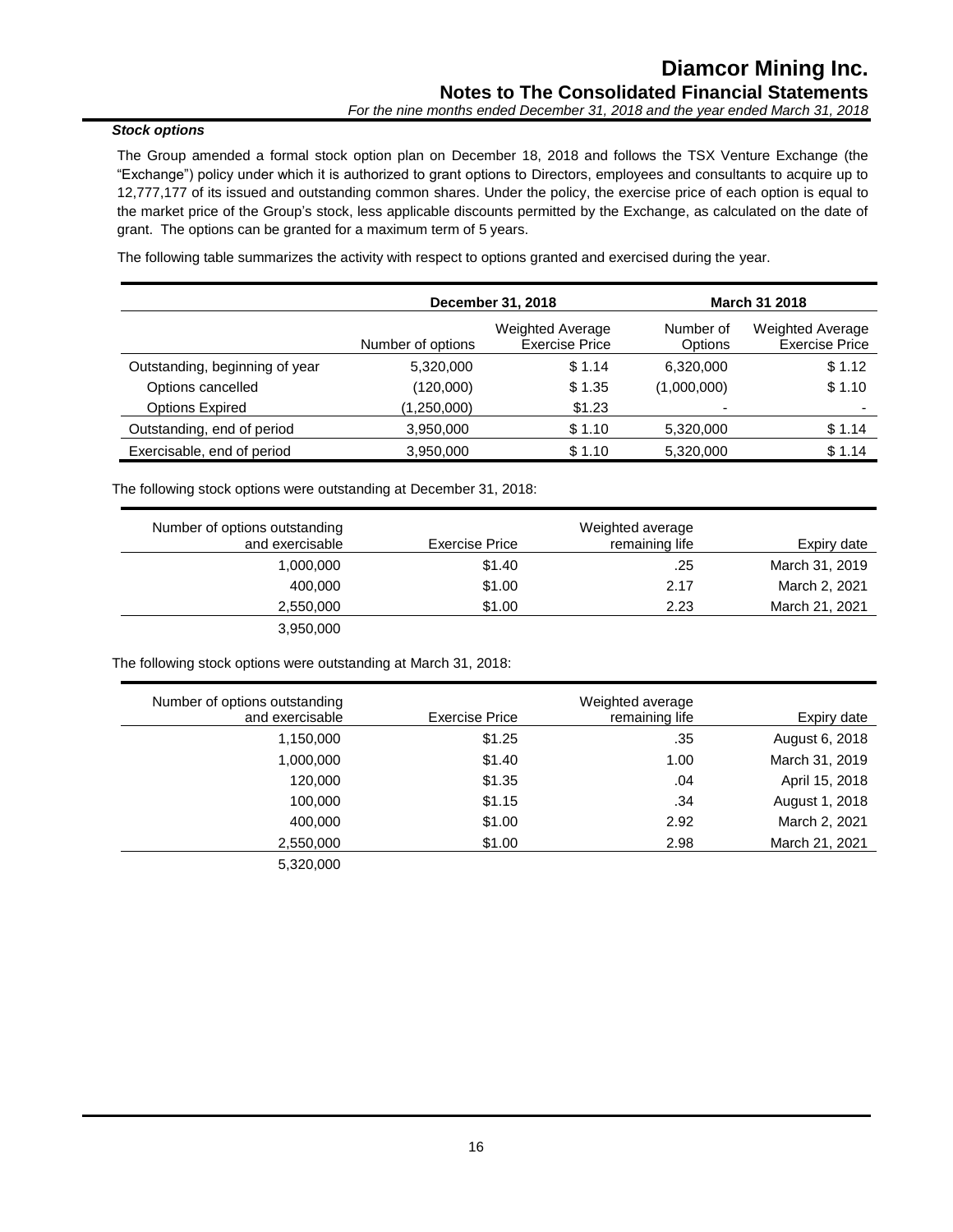## *Share-based compensation*

There were nil options issued by the Group in the period ended December 31, 2018 (nil in fiscal year 2018).

## **7. Contributed Surplus**

| Balance, March 31, 2017        | 8,898,224  |
|--------------------------------|------------|
| Expiry of warrants (note 6)    | 1,550,202  |
| <b>Balance, March 31, 2018</b> | 10,448,426 |
| Expiry of warrants (note 6)    | 822,883    |
| Balance, December 31, 2018     | 11,271,309 |

## **8. Related Party Transactions**

The Group paid or accrued the following to Directors, officers, and to companies controlled by Directors of the Group:

|                         | December 31, 2018        | March 31, 2018 |
|-------------------------|--------------------------|----------------|
| Salaries and consulting | \$214,800                | \$424,700      |
| Directors fees          | 48.500                   | 72,000         |
| Performance bonuses     | $\overline{\phantom{0}}$ | 77,500         |
|                         |                          |                |

As at December 31, 2018, the Group owed \$17,224 (March 31, 2018 - \$55,125) to Directors of the Group and companies controlled by a Director.

These transactions were in the normal course of operations and are measured at fair value at initial recognition.

## **9. Segmented Information**

The Group's primary business is the exploration and development of diamond properties in Africa so there is only one reportable operating segment. The reportable segments are those operations whose operating results are reviewed by the Chief Operating decision makers to make decisions about resources to be allocated to the segment and assess its performance provided those operations pass certain quantitative thresholds. Operations whose revenues, earnings or losses, or assets exceed 10% of the total consolidated revenue, earnings or losses, or assets are reportable segments. In order to determine reportable segments, management reviewed various factors, including geographical locations and managerial structure.

Details of identifiable assets by geographic segments are as follows:

|                   |    | <b>Total Assets</b> | Property,<br>Plant and<br>Equipment | Cash and<br>Equivalents and<br><b>Restricted Cash</b> | <b>Other Assets</b> |
|-------------------|----|---------------------|-------------------------------------|-------------------------------------------------------|---------------------|
| December 31, 2018 |    |                     |                                     |                                                       |                     |
| Canada            | \$ | 149,324             | \$<br>2.417                         | \$<br>98.247                                          | \$<br>48,660        |
| South Africa      |    | 9,398,533           | 7,200,822                           | 872,794                                               | 1,324,917           |
|                   | S  | 9,547,857           | \$<br>7,203,239                     | \$<br>971,041                                         | \$<br>1,373,577     |
| March 31, 2018    |    |                     |                                     |                                                       |                     |
| Canada            | \$ | 176.249             | \$<br>3.047                         | \$<br>132,826                                         | \$<br>40.376        |
| South Africa      |    | 11,206,274          | 9,175,400                           | 1,239,050                                             | 791,824             |
|                   | \$ | 11,382,523          | \$<br>9,178,447                     | \$<br>1,371,876                                       | \$<br>832,200       |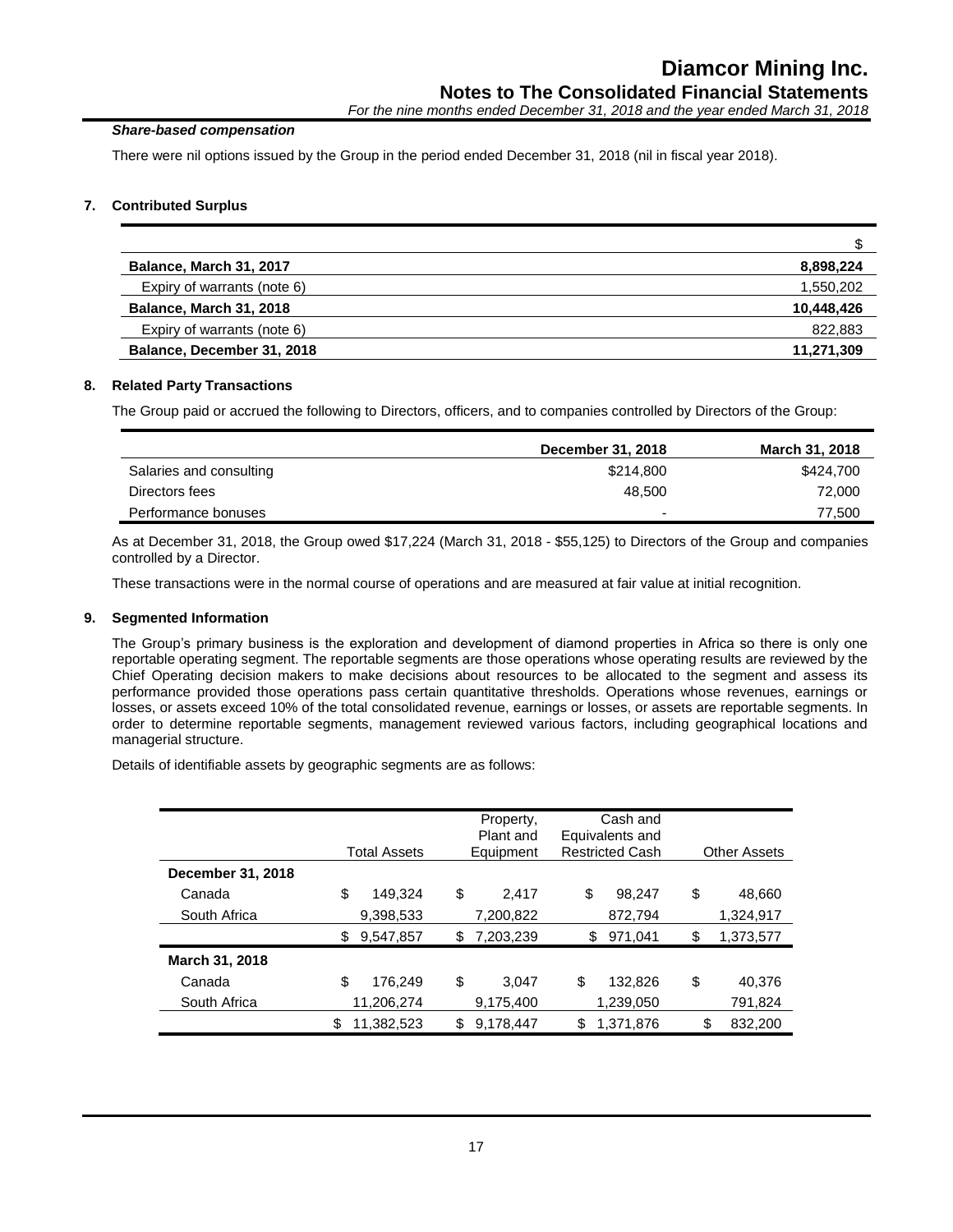## **10. Financial Instruments**

#### *Fair values*

IFRS defines fair value as the price that would be received to dispose of an asset or paid to transfer a liability in an orderly transaction between market participants at the measurement date. The Group classifies the fair value of the financial instruments according to the following hierarchy based on the amount of observable inputs used to value the instrument

- Level 1 Inputs to the valuation methodology are quoted prices for identical assets or liabilities in active markets.
- Level 2 Fair values of financial assets and liabilities in level 2 are based on inputs other than level 1. Inputs to the valuation methodology included quoted prices for identical assets or liabilities in active markets, and inputs that are observable for the asset or liability, either directly or indirectly, for substantially the full term of the financial instrument. Level 2 valuations are based on inputs, including quoted forward prices for commodities, time value and volatility factors, which can be substantially observed or corroborated in the marketplace.
- Level 3 Inputs to the valuation methodology are not based on observable market data.

The Group's financial instruments consist of cash and cash equivalents, restricted cash, accounts receivable, accounts payable, amounts due to Nozala Investments and long-term debt. The fair value of cash and cash equivalents and restricted cash, accounts receivable and accounts payable approximate their carrying values due to the short-term maturities of these items. The fair value of the Nozala Investments loan approximates the carrying value as the interest rate floats with prime. The fair value of the long-term debt approximates the carrying value as the interest rate is a market rate for similar instruments.

The Group's cash and cash equivalents and restricted cash have been assessed on the fair value hierarchy described above and are classified as Level 1.

#### *Financial risks*

The Group's activities result in exposure to a variety of financial risks, including risks related to credit, market risk (currency fluctuation and interest rates) and liquidity risk.

a) Credit risk

The Group is exposed to credit risk only with respect to uncertainties as to timing and collectability of accounts receivable, cash and cash equivalents and restricted cash. The Group mitigates credit risk through standard credit and reference checks. There are no material financial assets that the Group considers past due. The Group currently holds the majority of its cash and cash equivalents and restricted cash in large financial institutions in Canada and South Africa and does not expect any significant risk associated with those deposits. The accounts receivable are sales taxes refundable due from the Government of South Africa and Canada as well as trade receivables from diamond tenders; the Group does not foresee any significant risk in the collection of these accounts receivable.

The accounts receivable ageing amounts are as follows:

| December 31, 2018 |           | March 31, 2018      |           |
|-------------------|-----------|---------------------|-----------|
| $0-30$ days       |           | \$614,848 0-30 days | \$550,684 |
| 31-90 days        |           | 254,615 31-90 days  | 53,735    |
| $120 + days$      | 73,083    | $120 + days$        |           |
| <b>Total</b>      | \$942,546 | Total               | \$604,419 |

#### b) Interest rate

The Group is not exposed to any material interest rate risk as the Group's long-term debt has a fixed rate of interest, except for the Nozala Investments loan which has a variable rate of interest of South African prime rate plus 3%. A 1% change in the South African prime rate would result in interest expense changing by approximately \$16,619.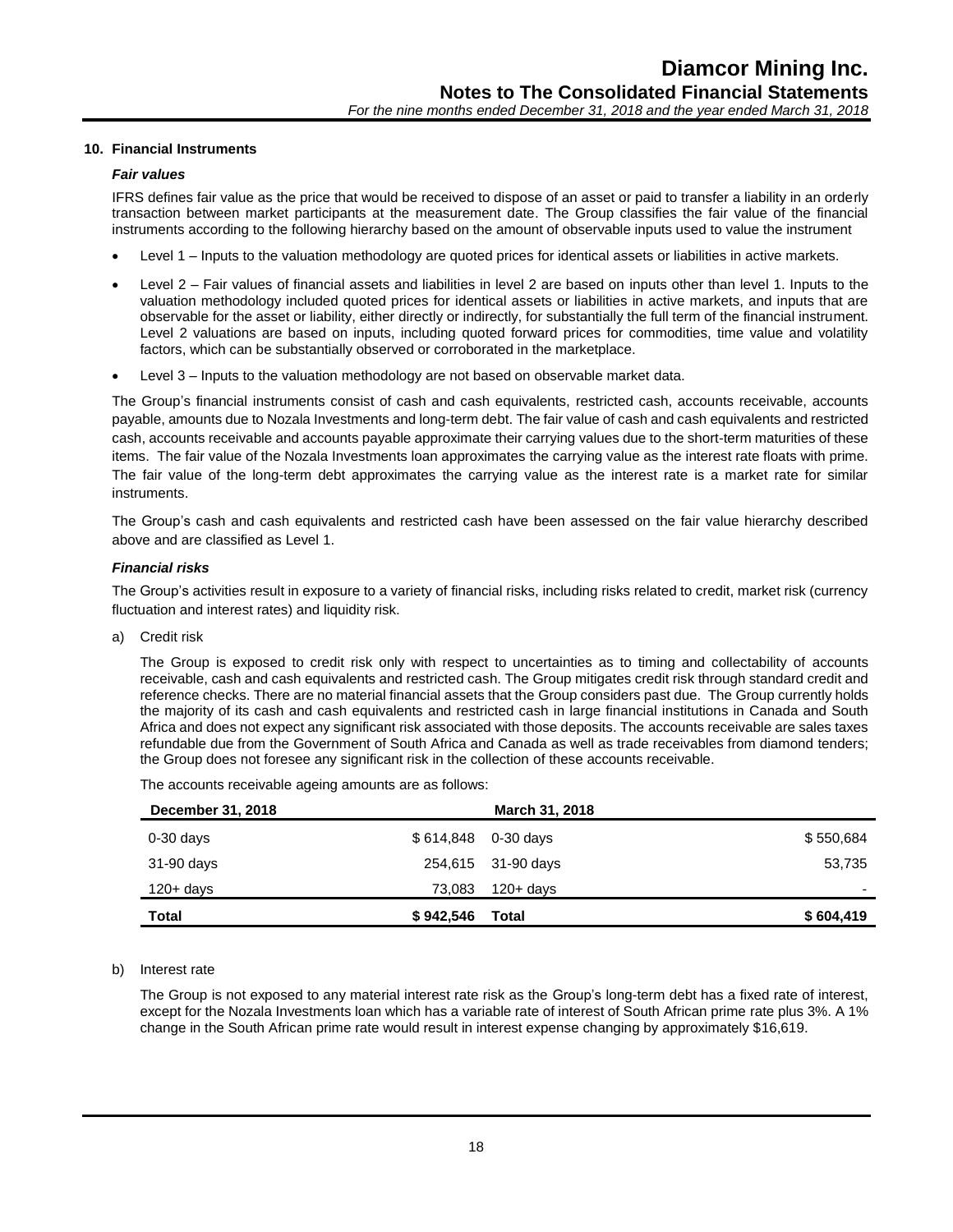## c) Foreign Currency risk

The Group is exposed to financial risk arising from fluctuations in foreign exchange rates and the degree of volatility of these rates. The Group does not use derivative instruments to reduce its exposure to foreign currency risk.

The Group's subsidiaries in South Africa operate using principally the United States Dollar and the South African Rand and as such may be negatively affected by fluctuations in foreign exchange rates when translating from the currency of measurement of the Group's subsidiaries to the Group's reporting currency. The Group's monetary assets and liabilities denominated in South African Rand include:

|                                               | December 31, 2018 | March 31, 2018 |
|-----------------------------------------------|-------------------|----------------|
| Cash and cash equivalents and restricted cash | \$872,794         | \$1,239,050    |
| Accounts receivable                           | 937,351           | 594,945        |
| Prepaids                                      | 21.983            | 782            |
| Accounts payable                              | 931,732           | 1,716,794      |
| Long-term debt                                | 1,640,609         | 1,708,779      |

A 5% change in the South African Rand would result in total comprehensive loss changing by approximately \$124,000.

d) Liquidity risk

Liquidity risk is the risk that the Group will not be able to meet its financial obligations when they fall due. The Group manages this risk through management of its cash flow from operations and its capital structure. Based on senior Management's and the Board of Directors' review of ongoing operations, the Group may revise timing of capital expenditures, bank loans, including project specific loans, or issue equity or a combination thereof.

The Group's current financial liabilities of \$4,988,962 are payable within one year. The Group enters contractual obligations in the normal course of business operations. Management believes the Group's requirements for capital expenditures, working capital and ongoing commitments (including long-term debt) can be financed from existing cash, issuing equity, cash flow provided by operating activities, existing bank loans and by acquiring new project loans.

The table below summarizes the maturity profile of the Group's financial liabilities as at December 31, 2018 based on contractual undiscounted payments:

|                  | <b>Current</b> | Fiscal 2019 | <b>Fiscal 2020</b> |
|------------------|----------------|-------------|--------------------|
| Accounts payable | 1,019,306      | ۰           |                    |
| Long-term debt   | 3,969,656      | 3,487,897   | 520,293            |
|                  | \$4,988,962    | \$3,487,897 | \$520,293          |

## e) Commodity price risk

Commodity price risk is the risk that the fair value or future cash flows will fluctuate because of changes in commodity prices. Commodity prices for diamonds are impacted by not only the relationship between the Canadian, United States Dollar and South African Rand, but also world economic events that dictate the levels of supply and demand. The Group is exposed to the risk of declining prices for diamonds resulting in a corresponding reduction in projected cash flow. Reduced cash flow may result in lower levels of capital being available for field activity, thus compromising the Groups' capacity to grow production. The Group did not have any fixed price commodity price contracts in place as at or during the period ended December 31, 2018 and the year ended March 31, 2018. The Groups' operational results and financial condition are largely dependent on the commodity price received for its diamond production. Diamond prices have fluctuated widely in recent years due to global and regional factors including supply and demand fundamentals, inventory levels, economic and geopolitical factors. A 5% change in the price of diamonds would result in total comprehensive loss changing by approximately \$154,000.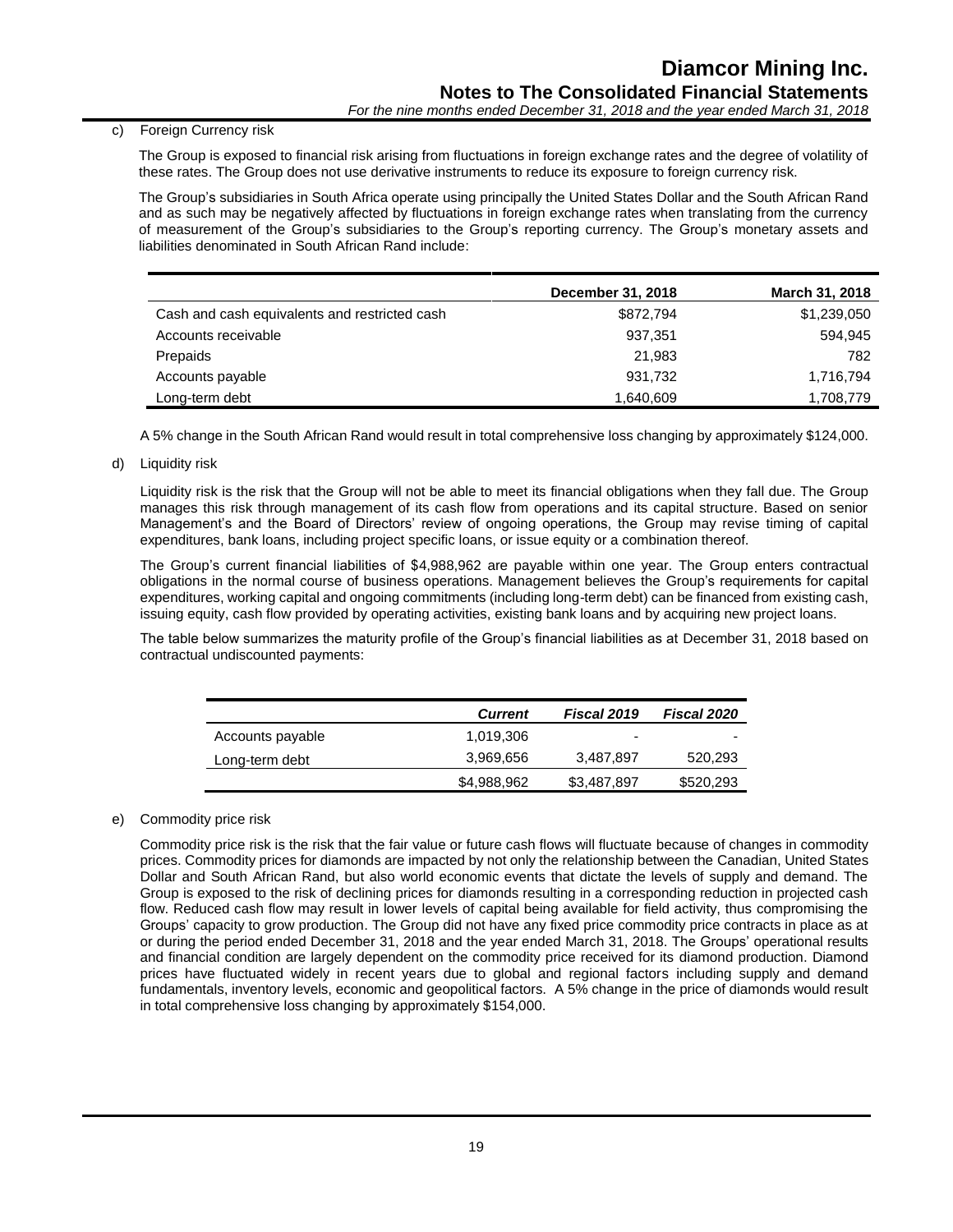## **11. Capital Management**

The Group's objectives when managing capital are: (i) to maintain a strong capital structure, which optimizes the cost of capital at acceptable risk; and (ii) to maintain investor, creditor and market confidence to sustain the future development of the business. The Group manages its capital structure and adjusts it considering changes in economic conditions and the risk characteristics of its underlying assets. The Group, from time-to-time, may adjust capital spending, issue new common shares, issue new debt or repay existing debt. The Group's capital is not subject to any restrictions.

The Group manages the following as capital:

|                      | December 31, 2018 | March 31, 2018 |
|----------------------|-------------------|----------------|
| Working capital      | (3,386,127)       | (4,299,360)    |
| Long-term debt       | 3,969,656         | 3,710,208      |
| Shareholders' equity | 2,147,330         | 2,631,362      |

Working capital is calculated based on current assets less current liabilities.

## **12. Commitments**

The Group has a commitment to lease office space at a rate of \$3,469 per month. The lease expires in May 2022. The minimum lease payments under this lease are \$41,628 per year.

## **13. Accounts Payable**

Trade and other payables consist of the following components:

|                     | December 31, 2018 | <b>March 31, 2018</b> |
|---------------------|-------------------|-----------------------|
| Trade Payables      | 1,004,866         | 1,954,186             |
| Salary and benefits | 14.440            |                       |
|                     | 1,019,306         | 1,954,186             |

Trade payables are non-interest bearing and are normally settled on 30-day terms.

## **14. Restricted Cash**

These amounts are encumbered by a guarantee by Standard Bank of South Africa Limited for certain rehabilitation obligations and electrical guarantees. The encumbered amount as at December 31, 2018 was \$741,783 (March 31, 2018 \$851,564).